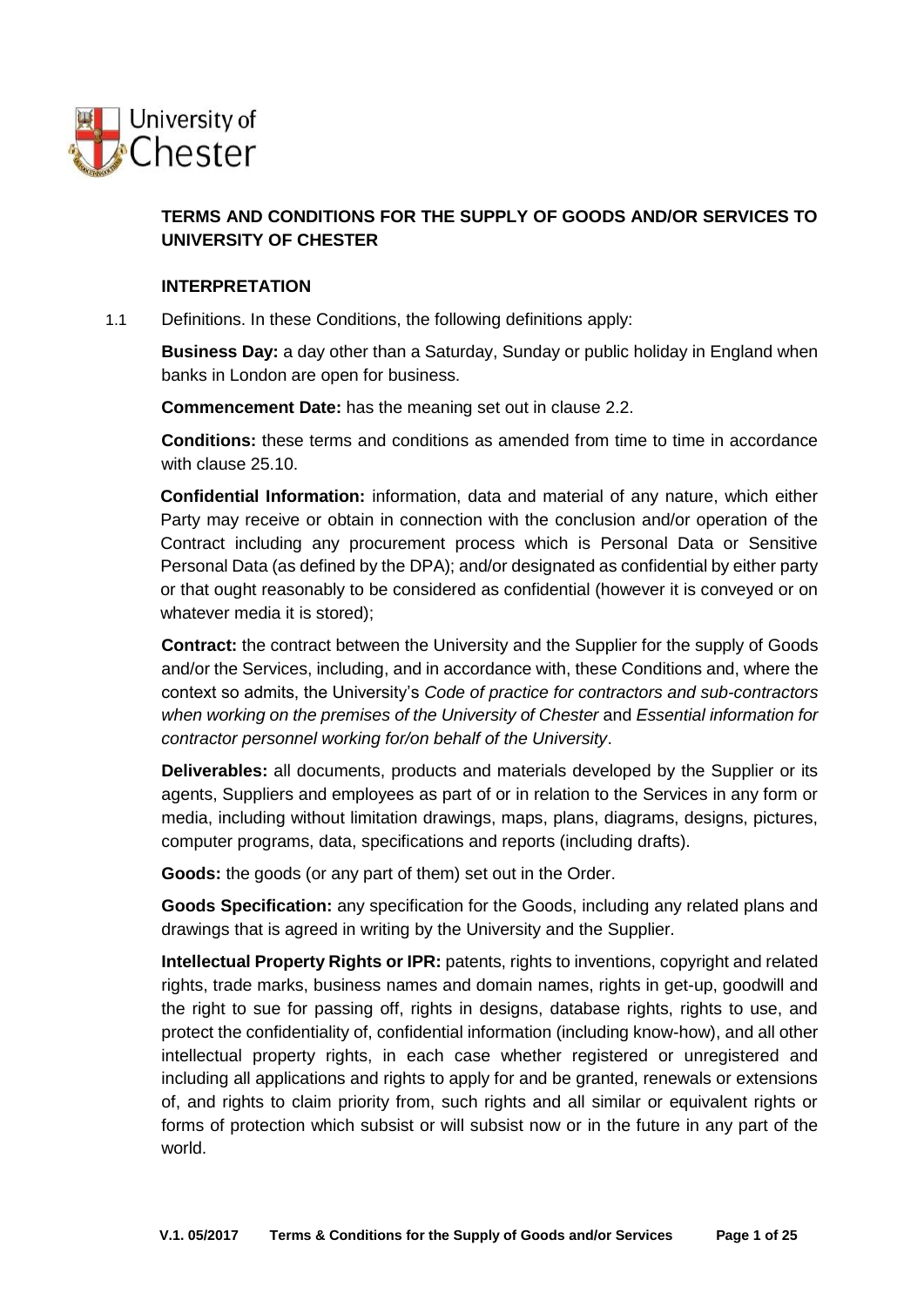**Loss:** includes losses, liabilities, claims, costs, charges and outgoings of every description (including legal costs and professional expenses on a full indemnity basis), compensation payable under contracts with suppliers and/or customers, loss of normal operating profits, loss of opportunity, loss of goodwill, loss of revenue from related contracts and pure economic loss.

**Order:** the University's official order form to which these Conditions are attached.

**Premises:** the location where the Goods are to be delivered and/or the Services are to be performed as specified in the Order or as otherwise agreed in writing between the University and the Supplier.

**Price:** the price inclusive of any Valued Added Tax payable to the Supplier by the University under the Contract for the full and proper performance by the Supplier of the Contract which shall be the price set out in the Order or, if no price is quoted, the price set out in the Supplier's published price list in force at the Commencement Date.

**Services:** the services, including any Deliverables, to be provided by the Supplier under the Contract as set out in the Service Specification.

**Service Specification:** the description or specification for Services agreed in writing by the University and the Supplier.

**Sites:** any areas at the Premises for the use of the Supplier and its staff in the provision of the Services, as set out in the Goods Specification and/or Service Specification.

**Supplier:** the person or firm from whom the University purchases the Goods and/or Services.

**TUPE:** Transfer of Undertakings (Protection of Employment) Regulations 2006.

**University:** University of Chester, of Parkgate Road, Chester, Cheshire CH1 4BJ.

**University Materials:** has the meaning set out in clause [5.3\(i\).](#page-5-0)

**VAT:** value added tax chargeable under the Value Added Tax Act 1994 or any similar or replacement or extra tax.

#### 1.2 **Construction**. In these Conditions, the following rules apply:

- (a) the headings shall not affect their interpretation;
- (b) the singular includes the plural and the plural includes the singular;
- (c) a **person** includes a natural person, corporate or unincorporated body (whether or not having separate legal personality);
- (d) a reference to a party includes its personal representatives, successors or permitted assigns;
- (e) a reference to a statute or statutory provision is a reference to such statute or statutory provision as amended or re-enacted. A reference to a statute or statutory provision includes any subordinate legislation made under that statute or statutory provision, as amended or re-enacted;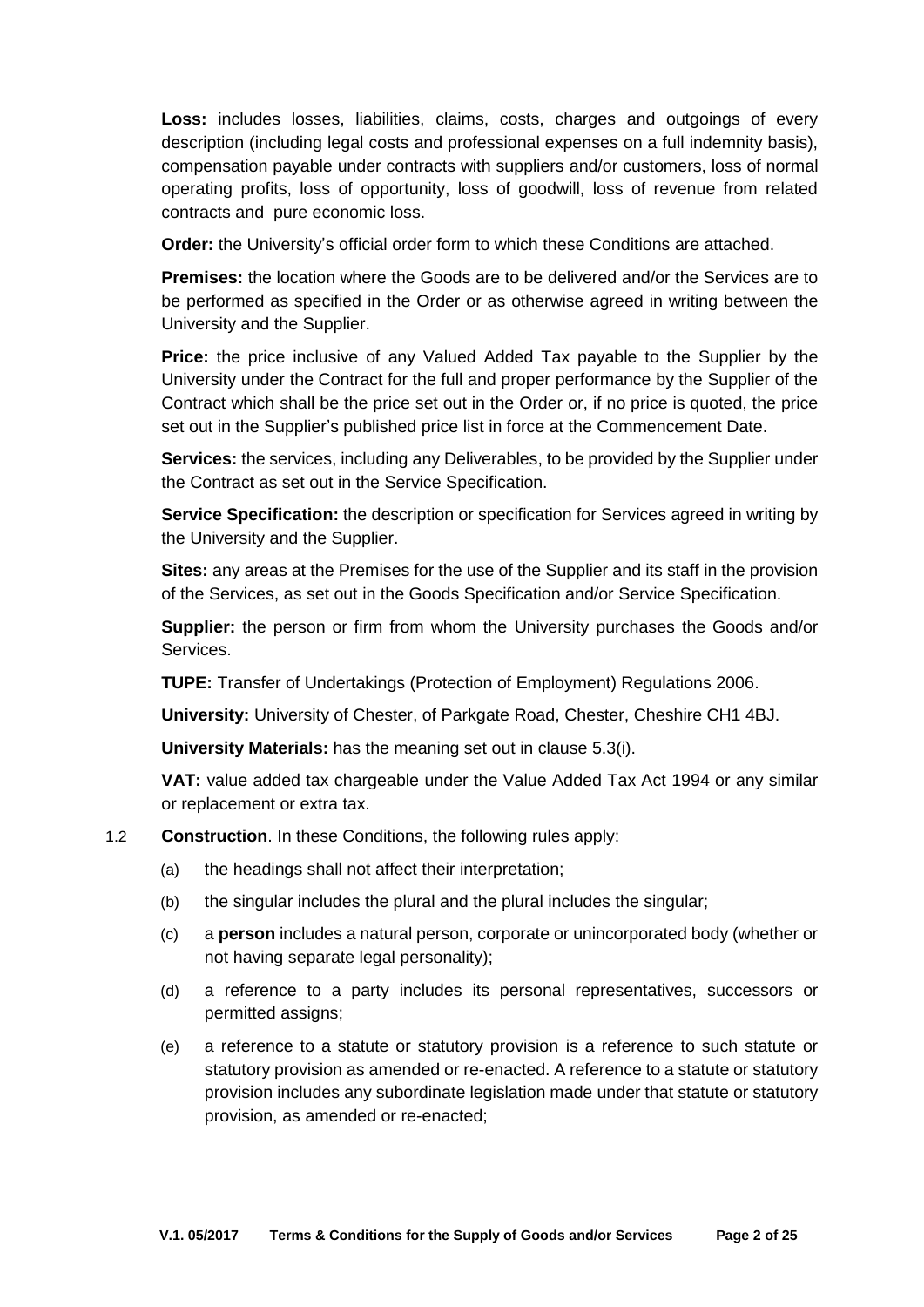- (f) any phrase introduced by the terms **including**, **include**, **in particular** or any similar expression shall be construed as illustrative and shall not limit the sense of the words preceding those terms; and
- (g) all covenants agreements and obligations entered into by more than one party are given and entered into by those parties jointly and severally.
- 1.3 Value Added Tax at the appropriate UK rate is deemed to be included in the Price but must be separately stated.

### **2. BASIS OF CONTRACT**

- 2.1 The Order constitutes an offer by the University to purchase Goods and/or Services from the Supplier in accordance with these Conditions.
- <span id="page-2-0"></span>2.2 The Order shall be deemed to be accepted on the earlier of:
	- (a) the Supplier issuing written acceptance of the Order; or
	- (b) any act by the Supplier consistent with fulfilling the Order,

at which point and on which date the Contract shall come into existence (**Commencement Date**).

- 2.3 These Conditions apply to the Contract to the exclusion of any terms that the Supplier seeks to impose, incorporate or vary or which are implied by trade, custom, practice or course of dealing. Acceptance of an order will be deemed to bind the Supplier to these Conditions and no Goods or Services shall be supplied or performed by the Supplier, its employees; agents or representatives, except in accordance herewith. The University shall not be liable for any order unless it is issued or confirmed on its official order form and signed by designated University officers.
- 2.4 All of these Conditions shall apply to the supply of both Goods and Services except where the application to one or the other is specified.

### **3. SUPPLY OF GOODS**

- <span id="page-2-1"></span>3.1 The Supplier shall supply the Goods detailed in the Order and perform its obligations under the Contract:
	- (a) promptly and in any event within any time limits as may be set out in this Agreement;
	- (b) in accordance with all other provisions of this Agreement;
	- (c) using reasonable skill and care;
	- (d) in accordance with any quality assurance Standards as may be set out in the Specification or elsewhere in this Agreement;
	- (e) in accordance with all applicable laws and good industry practice;
	- (f) in accordance with all University policies of which the Supplier is notified; and
- (g) in a professional and courteous manner
- 3.2 The Supplier shall ensure that the Goods shall:
- (a) correspond with their description and any applicable Goods Specification;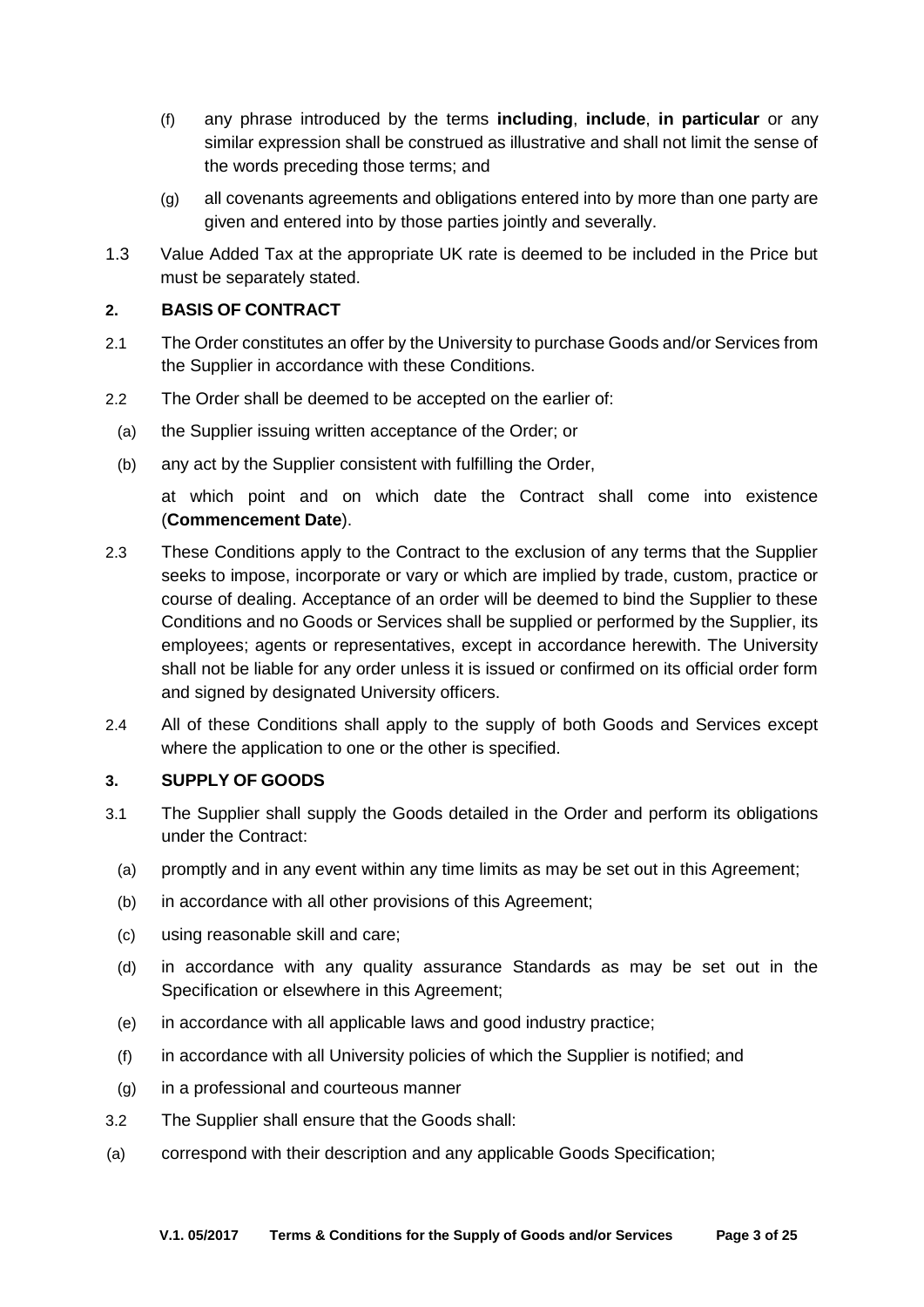- (b) be of satisfactory quality (within the meaning of the Sale of Goods Act 1979) and fit for any purpose held out by the Supplier or made known to the Supplier by the University, expressly or by implication, and in this respect the Supplier acknowledges that the University relies on the Supplier's skill and judgment;
- (c) where applicable, be free from defects in design, materials and workmanship and remain so for twelve (12) months after delivery, (or such other period as may be specified in the Order and/or the Goods Specification).
- (d) unless otherwise agreed by the University in writing, be new, consistent with any sample, and compliant with any applicable manufacturer's specifications; and
- (e) comply with all applicable statutory and regulatory requirements relating to the manufacture, labelling, packaging, storage, handling and delivery of the Goods.
- 3.3 The University shall have the right to inspect and test the Goods at any time before delivery and within a reasonable time after delivery.
- 3.4 If following such inspection or testing the University considers that the Goods do not conform or are unlikely to comply with the Supplier's undertakings at clause [3.1,](#page-2-1) the University shall inform the Supplier and the Supplier shall immediately take such remedial action as is necessary to ensure compliance.
- 3.5 Notwithstanding any such inspection or testing, the Supplier shall remain fully responsible for the Goods and any such inspection or testing shall not reduce or otherwise affect the Supplier's obligations under the Contract, and the University shall have the right to conduct further inspections and tests after the Supplier has carried out its remedial actions.
- 3.6 If any quality, performance and/or safety related reports, notices, alerts or other communications are issued by the Supplier or any regulatory or other body in relation to the Goods and/or the Services, the Supplier shall promptly provide the University with a copy of any such reports, notices, alerts or other communications.

## **4. DELIVERY OF GOODS TO THE UNIVERSITY**

- 4.1 The Supplier shall ensure that:
- (a) the Goods are properly packed and secured in such manner as to enable them to reach their destination in good condition at the time(s) and at the place(s) specified in the Contract;
- (b) each delivery of the Goods is accompanied by a delivery note which shows the date of the Order, the Order number (if any), the type and quantity of the Goods (including the code number of the Goods (where applicable)), special storage instructions (if any) and, if the Goods are being delivered by instalments, the outstanding balance of Goods remaining to be delivered; and
- (c) if the Supplier requires the University to return any packaging material for the Goods to the Supplier, that fact is clearly stated on the delivery note. Any such packaging material shall only be returned to the Supplier at the Supplier's cost and risk.
- 4.2 The Supplier shall deliver the Goods: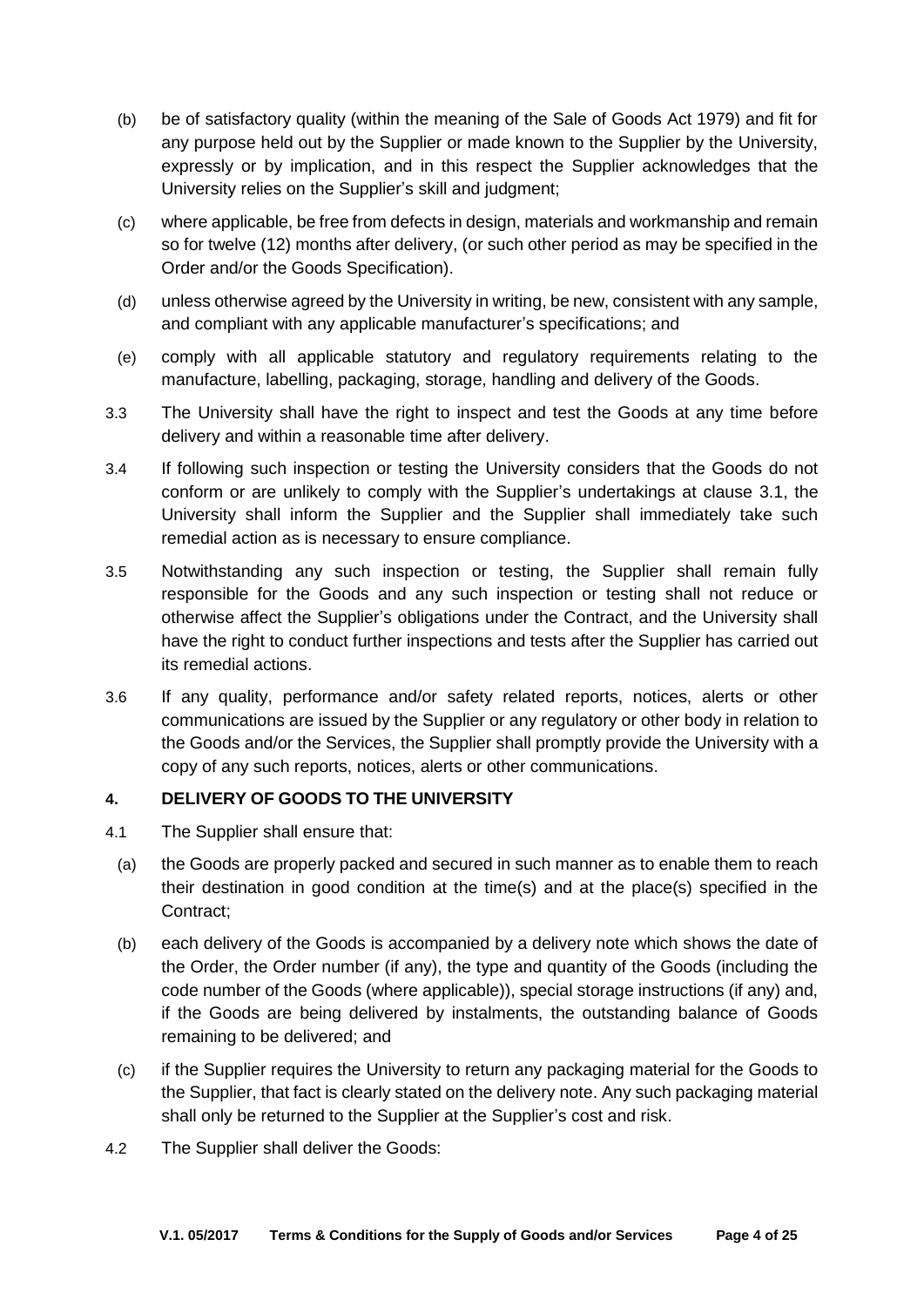- (a) on the date specified in the Order or, if no such date is specified, then within fourteen (14) days of the date of the Order;
- (b) to the Premises or such other location as is set out in the Order or as instructed by the University before delivery (**Delivery Location**);
- (c) during the University's normal hours of business on a Business Day, or as instructed by the University.
- 4.3 Delivery of the Goods shall be completed when unloading of the Goods at the Delivery Location has been completed by the Supplier and such delivery has been received by a duly authorised agent or employee of the University.
- 4.4 Part deliveries and/or deliveries outside of the agreed delivery times/dates/Delivery Location may be refused unless the University has previously agreed in writing to accept such deliveries. Where delivery of the Goods is refused by the University in accordance with this clause, the Supplier shall be responsible for all risks, costs and expenses associated with the rejected Goods and any re-delivery of the Goods in accordance with the agreed delivery times/dates/Delivery Location. Where the University accepts delivery more than five (5) days before the agreed delivery date, the University shall be entitled to charge the Supplier for the costs of insurance and storage of the Goods until the agreed date for delivery. If the Supplier delivers more or less than the quantity of Goods ordered, and the University accepts the delivery, a pro rata adjustment shall be made to the invoice for the Goods.
- 4.5 The Supplier shall not deliver the Goods in instalments without the University's prior written consent. Where it is agreed that the Goods are delivered by instalments, they may be invoiced and paid for separately. However, failure by the Supplier to deliver any one instalment on time or at all or any defect in an instalment shall entitle the University to the remedies set out in clause [7.1.](#page-6-0)
- 4.6 Title to and risk in the Goods shall pass to the University on completion of delivery.
- 4.7 Unless otherwise set out in the Order or agreed with the University in writing, the Supplier shall be responsible for carriage, insurance, transport, all relevant licences, all related costs, and all other costs associated with the delivery of the Goods to the Delivery Location and unloading of the Goods at that location. Without limiting the foregoing provision of this clause 4.7, unless otherwise stated in the Order or agreed with the University in writing, the Supplier shall be responsible for obtaining all export and import licences for the Goods and shall be responsible for any delays in delivery due to such licences not being available when required. In the case of any Goods supplied from outside the United Kingdom, the Supplier shall ensure that accurate information is provided to the University as to the country of origin of the Goods and shall be liable to the University for any extra duties or taxes for which the University may be accountable should the country of origin prove to be different from that set out in the Order.
- 4.8 Any third party engaged to deliver the Goods shall not at any time be an agent of the University. Accordingly the Supplier shall be liable to the University for the acts and omissions of all third parties engaged to deliver the Goods to the University.
- 4.9 All tools, equipment and materials of the Supplier required in the performance of the Supplier's obligations under the Contract shall be and remain at the sole risk of the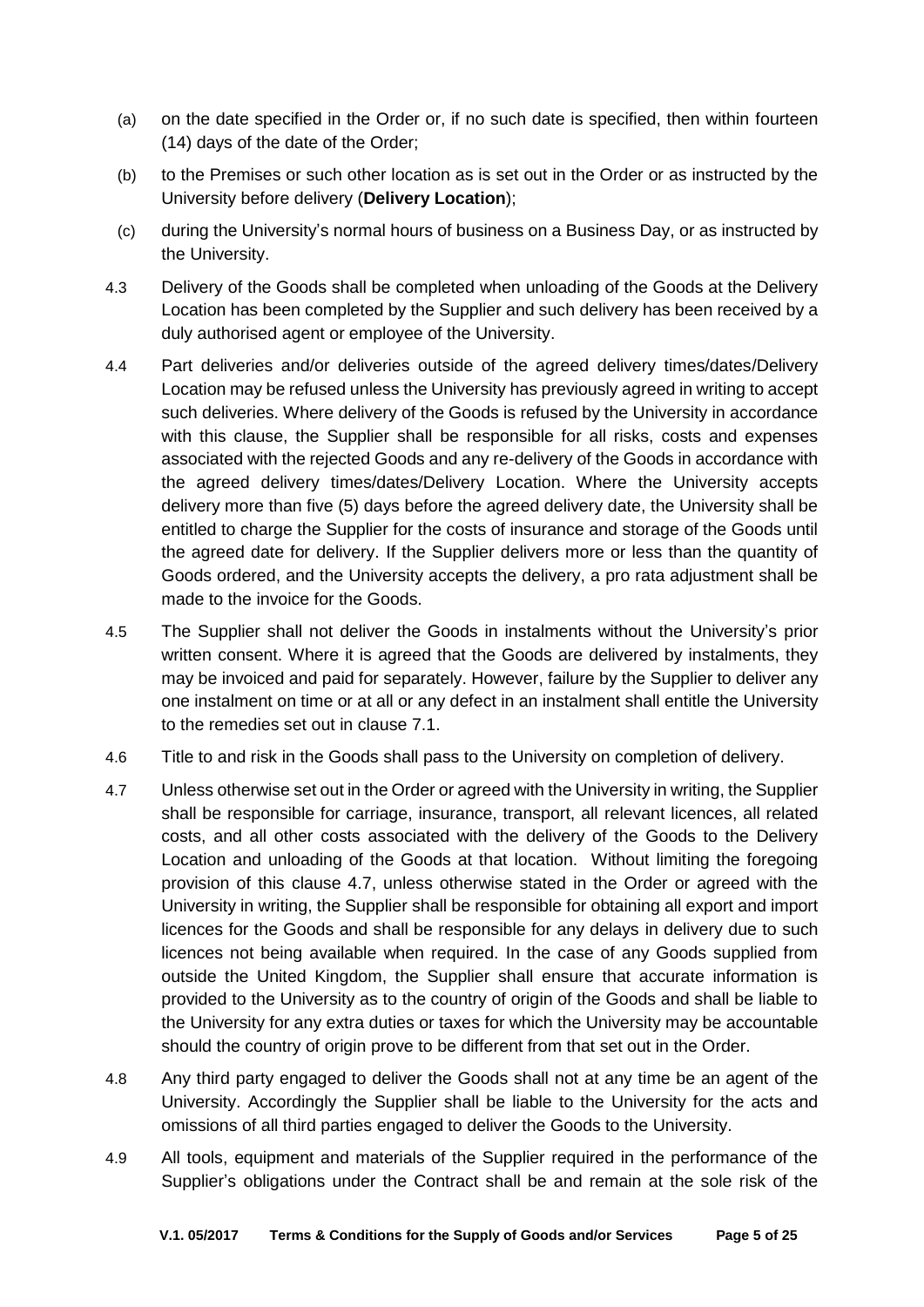Supplier, whether or not they are situated at the Delivery Location, the Premises or any other premises of the University.

### **5. SUPPLY OF SERVICES**

- 5.1 The Supplier shall from the date set out in the Order or if no date is set out in the Order, the Commencement Date, and for the duration of the Contract provide the Services to the University in accordance with the Contract at the Premises and/or at such other locations as may be set out in the Order or otherwise agreed by the University and the Supplier in writing.
- 5.2 The Supplier shall meet any dates for completion of performance of the Services specified in the Order or notified to the Supplier by the University.
- 5.3 In providing the Services, the Supplier shall:
- (a) co-operate with the University and with any other persons directed by the University in all matters relating to the Services, and comply with all instructions of the University;
- (b) perform the Services with the best care, skill and diligence in accordance with best practice in the Supplier's industry, profession or trade;
- (c) use personnel who are suitably skilled and experienced to perform tasks assigned to them, and in sufficient number to ensure that the Supplier's obligations are fulfilled in accordance with the Contract;
- (d) ensure that the Services and Deliverables will conform with all descriptions and specifications set out in the Service Specification, and that the Deliverables shall be fit for any purpose expressly or impliedly made known to the Supplier by the University;
- (e) provide all equipment, tools, consumables and vehicles and such other items, resources and facilities as are required to provide the Services;
- (f) use the best quality goods, materials, standards and techniques, and ensure that the Deliverables, and all goods and materials supplied and used in the Services or transferred to the University, will be free from defects in workmanship, installation and design;
- (g) obtain and at all times maintain all necessary licences and consents, and comply with all applicable laws and regulations;
- (h) observe all health and safety rules and regulations and any other security requirements that apply at any of the University's Premises;
- <span id="page-5-0"></span>(i) hold all materials, equipment and tools, drawings, specifications and data supplied by the University to the Supplier (**University Materials**) in safe custody at its own risk, maintain the University Materials in good condition until returned to the University, and not dispose or use the University Materials other than in accordance with the University's written instructions or authorisation;
- (j) not do or omit to do anything which may cause the University to lose any licence, authority, consent or permission upon which it relies for the purposes of conducting its business, and the Supplier acknowledges that the University may rely or act on the Services;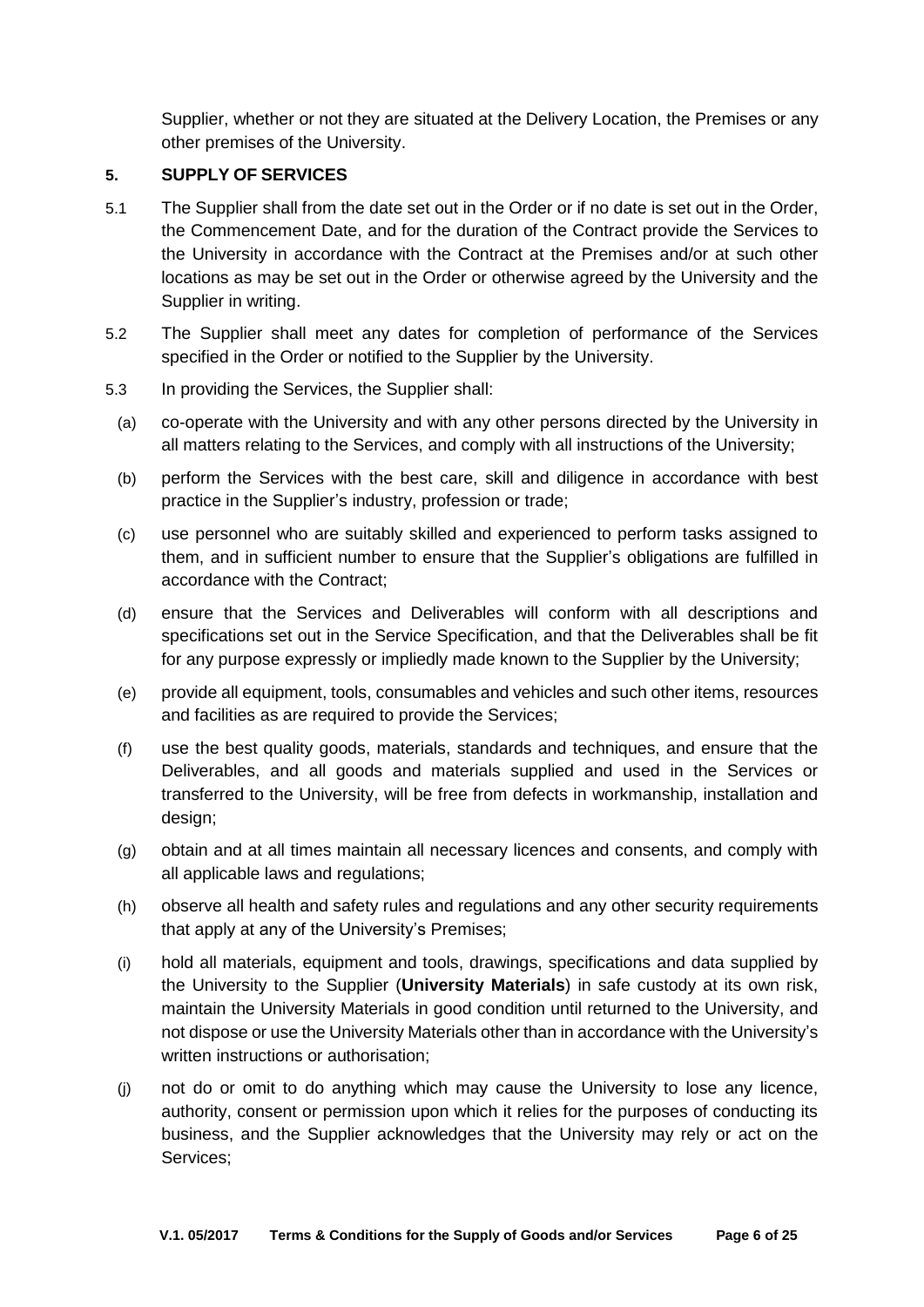- (k) not do, or omit to do, anything in relation to the Contract or in the course of its other activities that may bring the standing of the University into disrepute or attract adverse publicity for any of them;
- (l) at all times perform its obligations under the Contract with due regard to the need for those in a public service environment to observe the highest standards of efficiency, economy, probity, courtesy, consideration and hygiene; and
- (m) immediately notify the University of any complaint, notice, communication or failure relating to performance by the Supplier of the Services and provide the University with full co-operation and assistance in relation to any such complaint, notice, communication or failure.

## **6. PERSONNEL**

- 6.1 The Supplier shall make available for the purposes of the Contract any individuals named on the Order as key personnel. The Supplier shall provide the University with a list of the names and addresses of all other persons who may be at any time concerned with provision of the Services, specifying in each case the capacities in which they are so concerned and giving such other particulars and evidence of identity and other supporting evidence as the University may reasonably require. The University may at any time by notice to the Supplier designate any person concerned with the Contract or any part of it as key personnel. The Supplier shall not without the proper written approval of the University make any changes in the key personnel referred to in this clause.
- 6.2 The Supplier shall take the steps reasonably required by the University to prevent unauthorised persons being admitted to the Premises or any premises of the University or who is not to become involved in or is to be removed from involvement in the Contract. The Supplier shall take all reasonable steps to comply with such notice.
- 6.3 The decision of the University as to whether any person is to be admitted to or is to be removed from the Premises or any premises of the University or who is not to become involved in or is to be removed from involvement in the Contract or as to the designation or approval of key personnel and as to whether the Supplier has furnished the information or taken the steps required of them by this clause shall be final and conclusive.
- 6.4 The Supplier shall bear the cost of any notice, instruction or decision of the University under this clause.

### **7. UNIVERSITY REMEDIES**

- <span id="page-6-0"></span>7.1 If the Supplier fails to deliver the Goods and/or perform the Services in accordance with its obligations under the Contract, the University shall, without limiting its other rights or remedies, have one or more of the following rights, whether or not, in the case of Goods, it has accepted the Goods:
	- (a) upon written request and without charge, to require the Supplier promptly (and in any event within twenty (20) Business Days or such other time as may be agreed by the University and the Supplier in writing acting reasonably) remedy the deficiency by repairing such Goods and/or Services;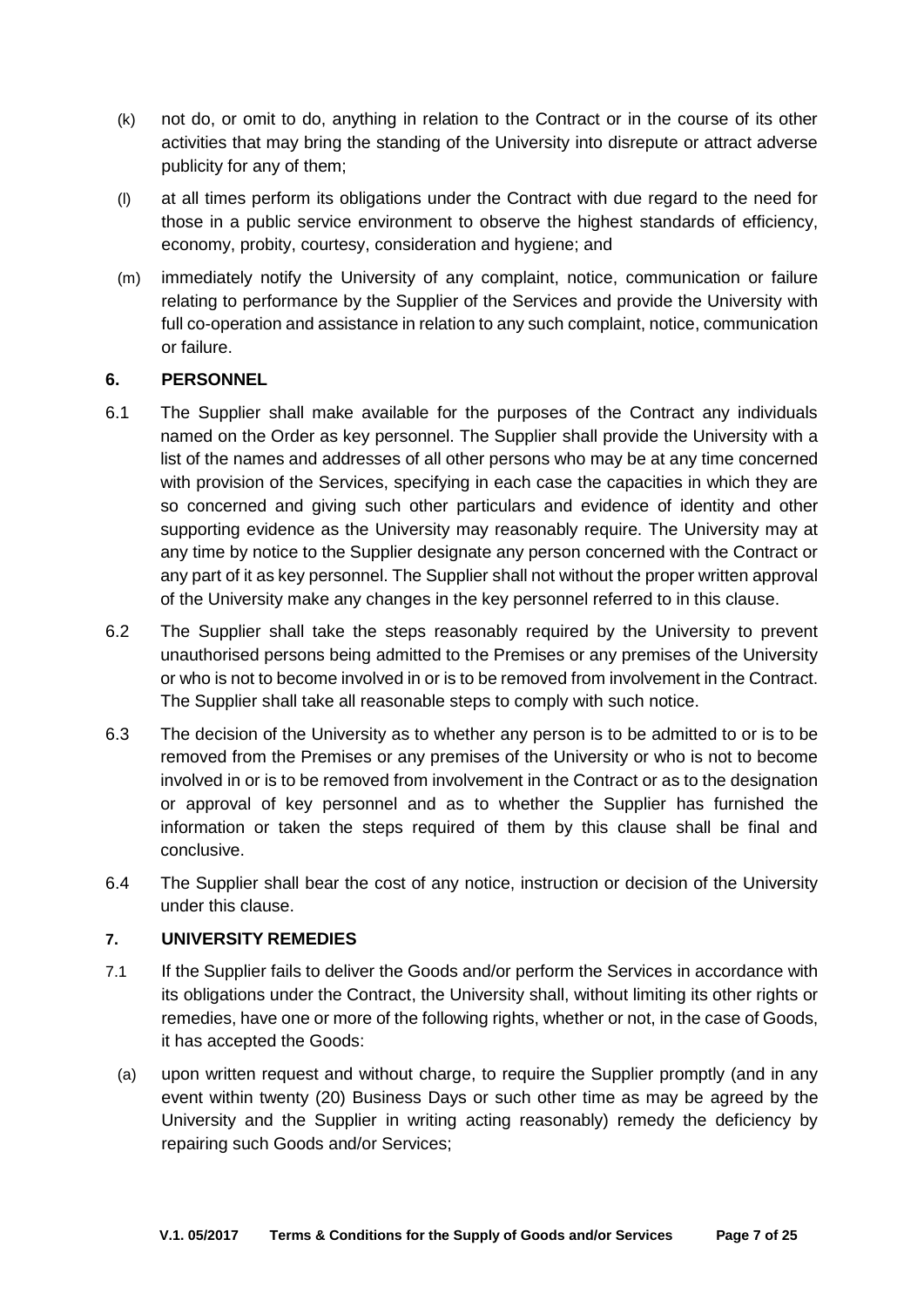- (b) to reject the Goods (in whole or in part) whether or not title has passed and to return them to the Supplier at the Supplier's own risk and expense;
- (c) to terminate the Contract with immediate effect by giving written notice to the Supplier;
- (d) to refuse to accept any subsequent performance of the Services and/or delivery of the Goods which the Supplier attempts to make;
- (e) to recover from the Supplier any costs incurred by the University in obtaining substitute goods and/or services from a third party;
- (f) where the University has paid in advance for Services that have not been provided by the Supplier and/or Goods which have not been delivered by the Supplier, to have such sums refunded by the Supplier; and
- (g) to claim damages for any additional costs, Loss or expenses incurred by the University which are in any way attributable to the Supplier's failure to comply with its obligations under the Contract.
- 7.2 These Conditions shall extend to any substituted or remedial services and/or repaired or replacement goods supplied by the Supplier.
- 7.3 The University's rights under this Contract are in addition to its rights and remedies implied by statute and common law.

### **8. UNIVERSITY'S OBLIGATIONS**

The University shall:

- (a) provide the Supplier with reasonable access at reasonable times to those parts of the Premises, if any, required to perform the Services for such period as the Supplier is obliged to provide the Services and during such other times as the parties may agree solely to enable the Supplier to perform its obligations under the Contract. The Supplier shall have the use of such Premises as licensee and shall not have or purport to claim any sole or exclusive right to possession, or to possession of any particular part, of such Premises and shall vacate such Premises upon the termination of the Contract or at such earlier date as the University may determine; shall not exercise or purport to exercise any rights in respect of any Premises in excess of those granted under this clause; and shall not damage the Premises or any assets on the Premises;
- (b) unless agreed otherwise in writing between the parties (referencing the Contract), be under no obligation to provide office or other accommodation or facilities or services (including telephony and IT services) to the Supplier;
- (c) provide such information as the Supplier may reasonably request for the provision of the Services and the University considers reasonably necessary for the purpose of providing the Services.

## **9. PRICE AND PAYMENT**

9.1 The Price for the Goods is 'net', that is, after deduction of all agreed discounts. The Price is the fixed and entire price payable by the University to the Supplier in respect of the Goods and includes: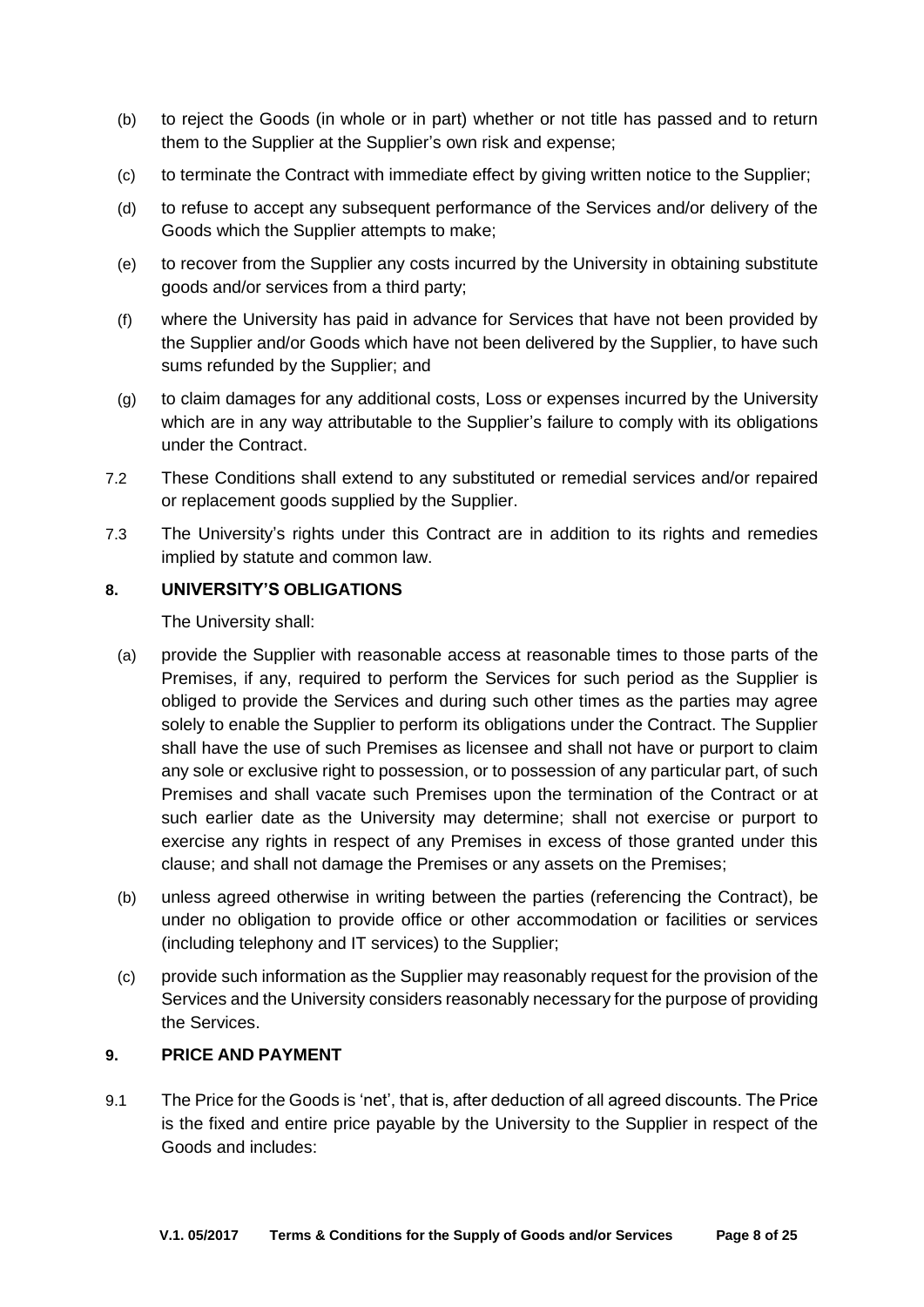- (a) packaging, packing materials, addressing, labelling, loading, delivery to and unloading at the delivery location, all appropriate tax and duty, any installation costs and associated works, the costs of all associated documentation and information supplied or made accessible to the University in any media, and any training in relation to the use, storage, handling or operation of the Goods;
- (b) any royalties, licence fees or similar expenses in respect of the making, use or exercise by the Supplier of any Intellectual Property Rights for the purposes of performing this Agreement, and any licence rights granted to the University in accordance with this Agreement; and
- (c) costs and expenses in relation to supplies and materials used by the Supplier or any third party in the manufacture of the Goods, and any other costs incurred by the Supplier in association with the manufacture, supply or installation of the Goods

No extra charges shall be effective unless agreed in writing and signed by the University.

- 9.2 The Price for the Services shall be set out in the Order, and shall be the full and exclusive remuneration of the Supplier in respect of the performance of the Services. Unless otherwise agreed in writing by the University, the charges shall include any royalties, licence fees, supplies and all consumables used by the Supplier, travel costs, accommodation expenses, the cost of staff and all other costs and expenses of the Supplier directly or indirectly incurred in connection with the performance of the Services and VAT. No extra charges shall be effective unless agreed in writing and signed by the University.
- 9.3 In respect of Goods, the Supplier shall invoice the University on or at any time after completion of delivery. In respect of Services, the Supplier shall invoice the University on completion of the Services. Each invoice shall include such supporting information required by the University to verify the accuracy of the invoice, including but not limited to the relevant purchase order number.
- 9.4 In consideration of the supply of Goods and/or Services by the Supplier, the University shall pay each undisputed invoiced amount within thirty (30) days of the date of a correctly rendered invoice to a bank account nominated in writing by the Supplier.
- 9.5 No increase shall be made by the Supplier to the Price for any reason without the prior written consent of the University. The University shall be entitled to any discounts for prompt payment, bulk purchase, volume or purchase which may be customarily granted by the Supplier.
- 9.6 Where any taxable supply for VAT purposes is made under the Contract by the Supplier to the University, the University shall, on receipt of a valid VAT invoice from the Supplier, pay to the Supplier such additional amounts in respect of VAT as are chargeable on the supply of the Goods and/or Services at the same time as payment is due for the supply of the Goods and/or Services.
- 9.7 The Supplier shall maintain complete and accurate records of the time spent and materials used by the Supplier in providing the Services, and the Supplier shall allow the University to inspect such records at all reasonable times on request.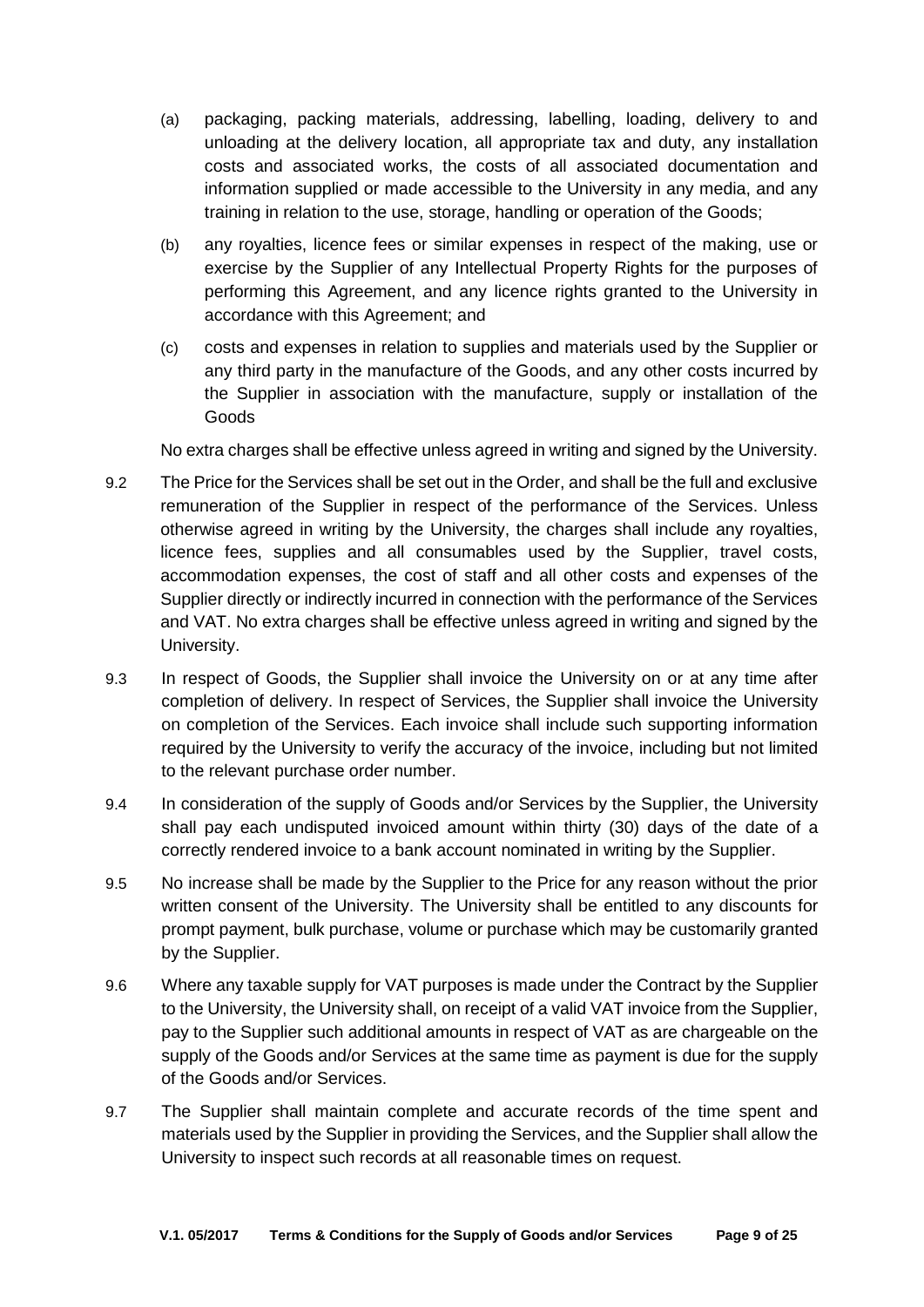9.8 The University may at any time, without limiting any of its other rights or remedies, set off any liability of the Supplier to the University against any liability of the University to the Supplier, whether either liability is present or future, liquidated or unliquidated, and whether or not either liability arises under the Contract.

## **10. INTELLECTUAL PROPERTY RIGHTS**

- 10.1 In respect of the Goods and any goods that are transferred to the University as part of the Services under this Contract, including without limitation the Deliverables or any part of them, the Supplier warrants that it has full clear and unencumbered title to all such items, and that at the date of delivery of such items to the University, it will have full and unrestricted rights to sell and transfer all such items to the University.
- 10.2 The Supplier assigns to the University, with full title guarantee and free from all third party rights, all Intellectual Property Rights in the products of the Services, including for the avoidance of doubt the Deliverables.
- 10.3 The Supplier shall obtain waivers of all moral rights in the products, including for the avoidance of doubt the Deliverables, of the Services to which any individual is now or may be at any future time entitled under Chapter IV of Part I of the Copyright Designs and Patents Act 1988 or any similar provisions of law in any jurisdiction.
- 10.4 The Supplier shall, promptly at the University's request, do (or procure to be done) all such further acts and things and the execution of all such other documents as the University may from time to time require for the purpose of securing for the University the full benefit of the Contract, including all right, title and interest in and to the Intellectual Property Rights assigned to the University in accordance with clause 10.2.
- 10.5 Unless specified otherwise in the Order, the Supplier hereby grants to the University, for the life of the use of Goods by the University, an irrevocable, royalty-free, non-exclusive licence of any Intellectual Property Rights required for the purposes of receiving and using, and to the extent necessary to receive and use, the Goods (to include any associated technical or other documentation and information supplied or made accessible to the University in any media) in accordance with this Agreement.
- 10.6 All University Materials are the exclusive property of the University.

## **11. WARRANTIES**

- 11.1 The Supplier hereby warrants and undertakes to the University that the Supplier:
	- (a) will ensure sufficient stock levels to comply with its obligations under the Contract;
	- (b) will ensure that all transport and delivery arrangements will result in delivery in good and useable condition;
	- (c) where there is any instruction information, will provide a sufficient number of copies to the University and provide updated copies if the instruction information changes at any time during the performance of the Contract;
	- (d) will not make any significant changes to the Goods or the Services without the prior written consent of the University;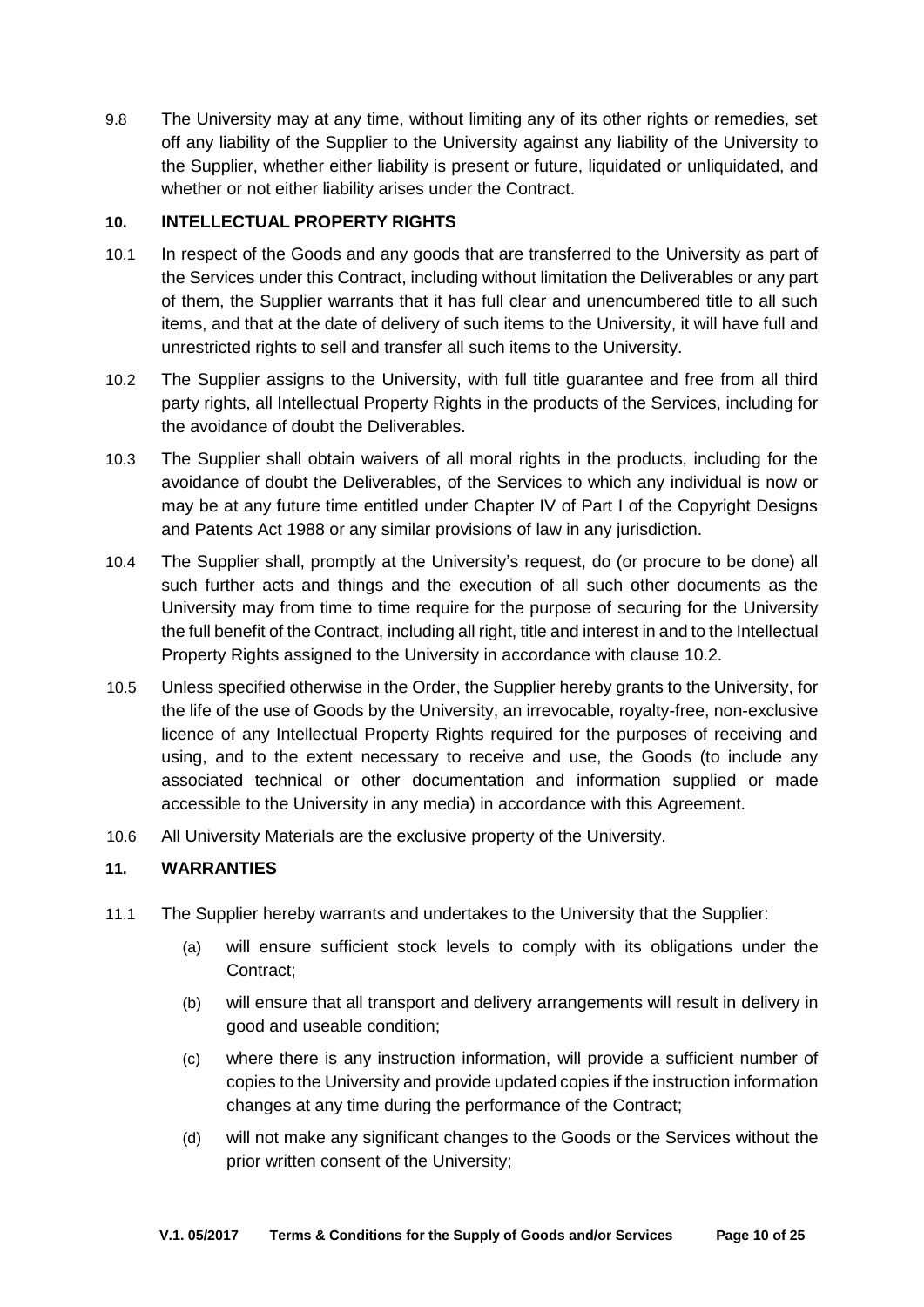- (e) will have, and will ensure its staff and any permitted agents and subcontractors will have, and will maintain throughout its performance of the Contract, all appropriate rights, consents, authorisations, registrations, licences and accreditations to fulfil the Supplier's obligations under the Contract;
- (f) will have and will maintain a properly documented system of quality controls and processes covering all aspects of its obligations under the Contract and shall at all times comply with them;
- (g) where any act of the Supplier requires the notification to and/or approval by any regulatory or other competent body, will comply fully with such notification and/or approval requirements;
- (h) will ensure that receipt of the Goods and/or Services by or on behalf of the University and use of the Goods, the Services and/or Deliverables or of any other item or information supplied or made available to the University will not infringe any third party rights, including any Intellectual Property Rights;
- (i) without prejudice to any specific notification requirements set out in the Contract, it will promptly notify the University of any health and safety hazard which has arisen, or the Supplier is aware may arise, in connection with the Goods and/or the performance of the Services and take such steps as are reasonably necessary to ensure the health and safety of persons likely to be affected by such hazards;
- (j) will use good industry practice to ensure that any information and communications technology systems and/or related hardware and/or software it uses are free from corrupt data, viruses, worms and any other computer programs or code which might cause harm or disruption to the University's information and communications technology systems;
- (k) will provide the University with such reports of its work on the Contract and provision of the Services and promptly respond to all requests for information regarding the Contract, the Goods and the provision of the Services at the frequency and in the format that the University may from time to time reasonably require;
- (l) will ensure that all information provided by the Supplier in connection with the Contract, the Order and all accompanying materials is and will be accurate in all material respects;
- (m) will keep and maintain until three years after the Contract has been completed records to the satisfaction of the University of all expenditures which are reimbursable by the University and of the hours worked and costs incurred by the Supplier or in connection with any employees and/or agents of the Supplier paid for by the University on a time charge basis. The Supplier shall on request afford the University or its representatives such access to those records as may be required by the University in connection with the Contract;
- (n) is a properly constituted entity, is fully empowered by the terms of its constitutional documents to enter into and to carry out its obligations under the Contract and the documents referred to in the Contract, has the right and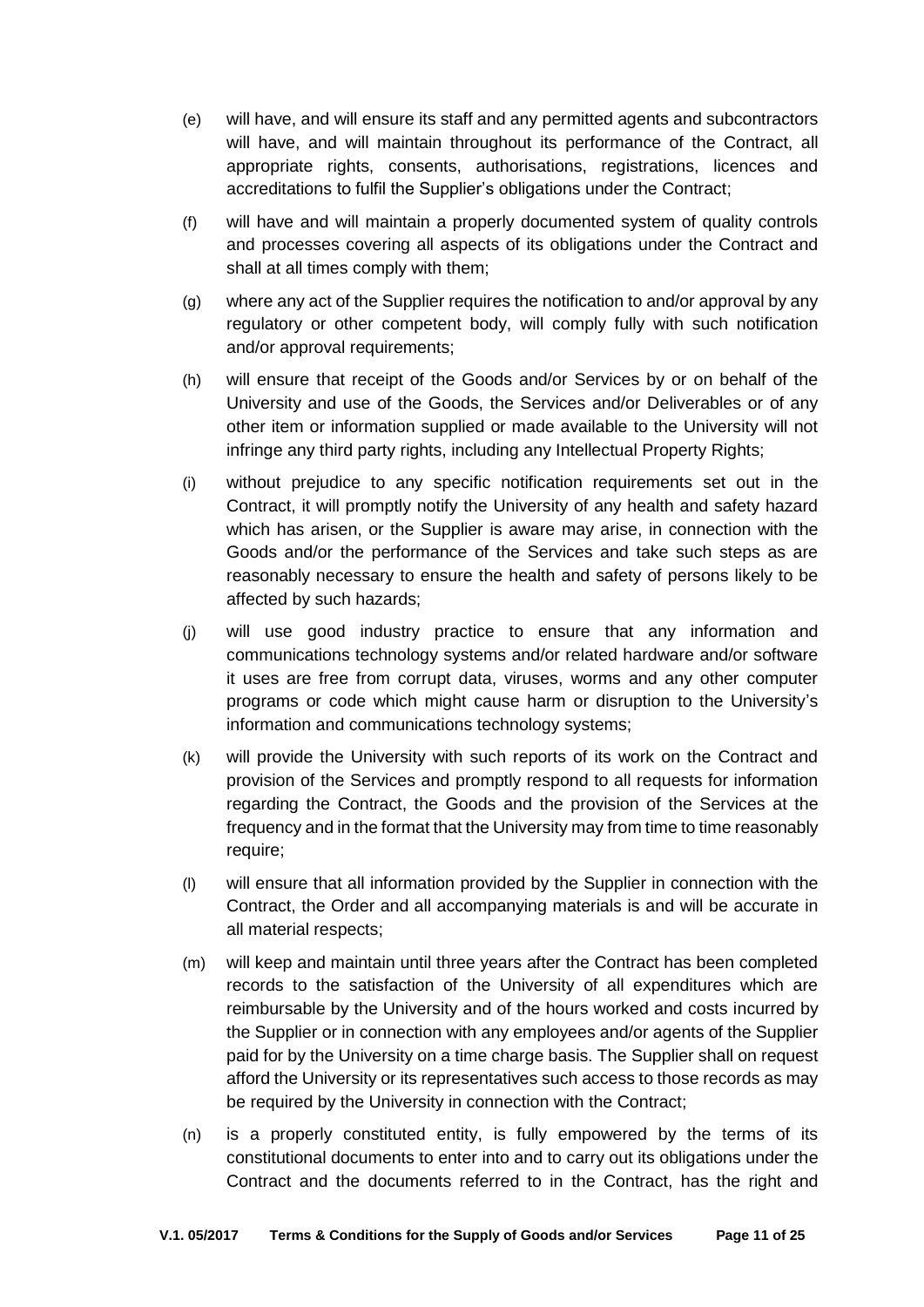authority to enter into the Contract and has the capability and capacity to fulfil its obligations under the Contract;

- (o) has no actual, pending or threatened actions or proceedings before any court or administrative agency which would materially adversely affect the financial condition, business or operations of the Supplier;
- (p) has and will continue to have the capacity, funding and resources to meet all its obligations under the Contract; and
- (q) has understood the nature and extent of the Contract (including, if necessary, having visited the Premises), has satisfied itself as to the nature and extent of the risks assumed by it under the Contract and has gathered all information necessary to perform its obligations under the Contract and all other obligations assumed by it.
- 11.2 The Supplier agrees to use reasonable endeavours to assign to the University upon request the benefit of any warranty, guarantee or similar right which it has against any third party manufacturer or supplier of the Goods in full or part.
- 11.3 The Supplier warrants that all information, data and other records and documents required by the University as set out in the Order shall be submitted to the University in the format and in accordance with any timescales set out in the Order.
- 11.4 The Supplier further warrants and undertakes to the University that it will inform the University in writing immediately upon becoming aware that any of the warranties set out in this Clause 11 have been breached or it could reasonably be considered likely that there is a risk that any warranty given herein may be breached.
- 11.5 Any warranties provided by the Supplier under the Contract are both independent and cumulative and may be enforced independently or collectively at the sole discretion of the University.

### **12. INDEMNITIES**

- 12.1 In addition to any other indemnities provided by the Supplier to the University elsewhere in these Conditions, the Supplier shall be liable to the University for, and shall indemnify and keep the University indemnified in full against, any and all Loss suffered, incurred or paid by the University, its servants or agents arising or resulting from the Supplier's acts or omissions or breach of its obligations in connection with the performance of the Contract including the supply of Goods and provision of the Services as a result of or in connection with:
	- (a) any injury or allegation of injury to any person, including injury resulting in death;
	- (b) any Loss of or damage to property;
	- (c) any breach of the terms of the Contract including any warranty given by the Supplier under the Contract;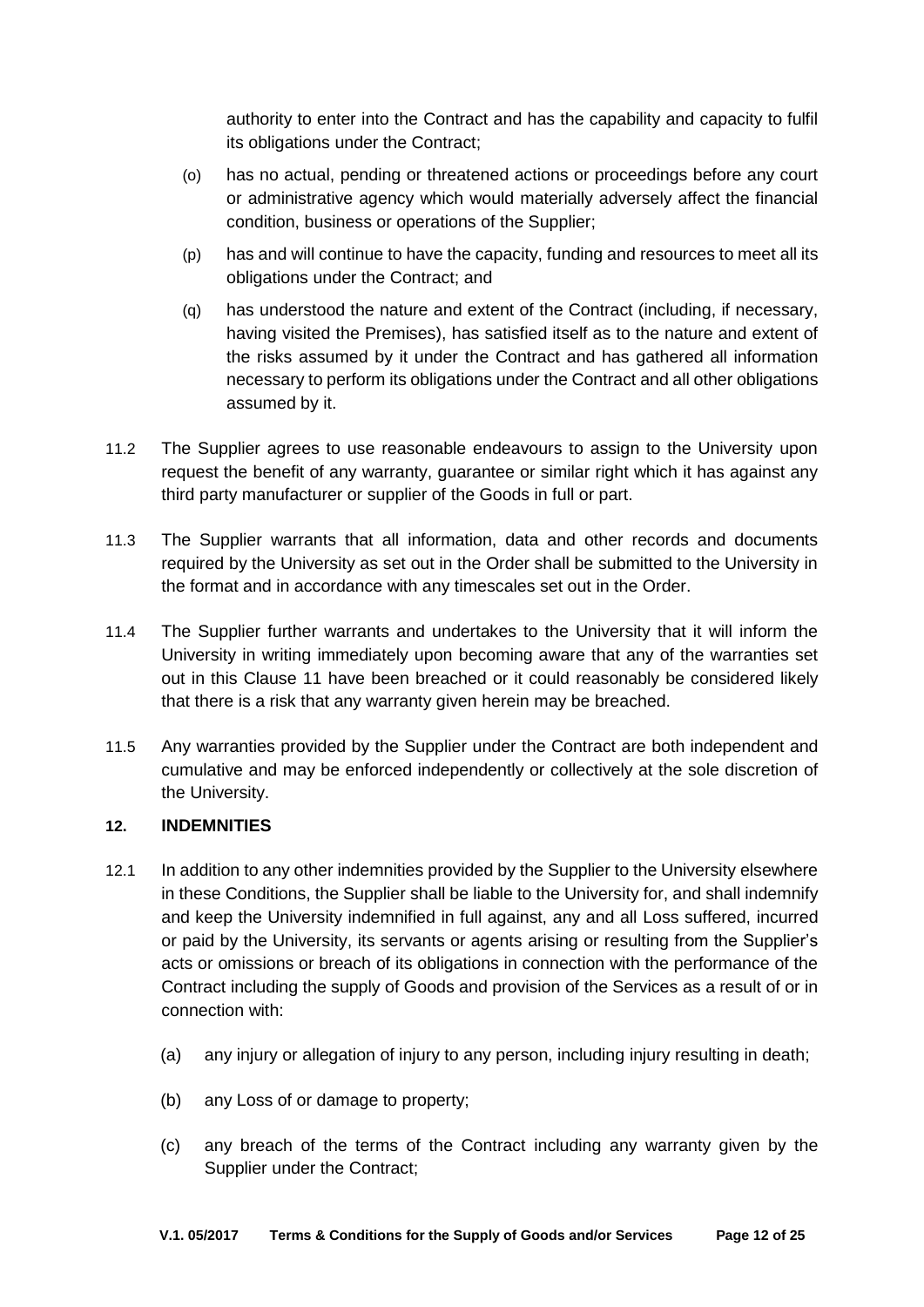- (d) any claim that the Goods or the Services infringe, or their incorporation, use or resale infringes, the Intellectual Property Rights of any other person;
- (e) any claim made against the University in respect of any breach or alleged breach by the University of any statutory provision, regulation or bye-law or other rule of law arising from the acts or omissions of the Supplier or its employees, agents or subcontractors;
- (f) any liability under the Consumer Protection Act 1987 in respect of any Goods;
- (g) any liability under the General Product Safety Regulation 1994 in respect of the Goods and any claims which might give rise as a result of the Goods being a risk to health and safety or otherwise unsafe;
- (h) any liability under regulations relating to hazardous substances or under the Environment Protection Act 1990 in respect of the Goods; and
- (i) any act or omission of the Supplier or its employees, agents or sub-Suppliers in supplying, delivering and installing the Goods or performing the Services, including any injury, Loss or damage to persons or to University property caused or contributed to by any of their negligence or by faulty design, workmanship or materials (except to the extent that the injury, Loss or damage is caused by the negligent act or omission of the University).
- 12.2 The University may at its option satisfy the indemnities conferred by this clause (in whole or in part) by way of deduction from any payments due to the Supplier.
- 12.3 This clause 12 shall survive termination of the Contract.

## **13. INSURANCE**

- 13.1 For the duration of the Contract and for a period of six years thereafter, the Supplier shall maintain in force, with a reputable insurance company, professional indemnity insurance for a sum insured of not less than £5,000,000, public liability insurance and employers' liability insurance for sums insured of not less than £10,000,000 and (where applicable) contract works or contractor's all risks insurance for the full value of the contract works to cover the liabilities that may arise under or in connection with the Contract. The Supplier shall, on the University's request, produce both the insurance certificates giving details of cover, and the receipt for the current year's premium in respect of each insurance.
- 13.2 The Supplier shall upon request produce to the University or cause any subcontractor to produce documentary evidence that the insurance is properly maintained.
- 13.3 If the Supplier defaults in insuring, the University may itself effect insurance and charge the cost together with an administrative charge of 5% to the Supplier.

## **14. CONFIDENTIALITY**

14.1 A party (**receiving party**) shall keep in strict confidence all technical or commercial know-how, specifications, inventions, processes or initiatives which are of a confidential nature and have been disclosed to the receiving party by the other party (**disclosing**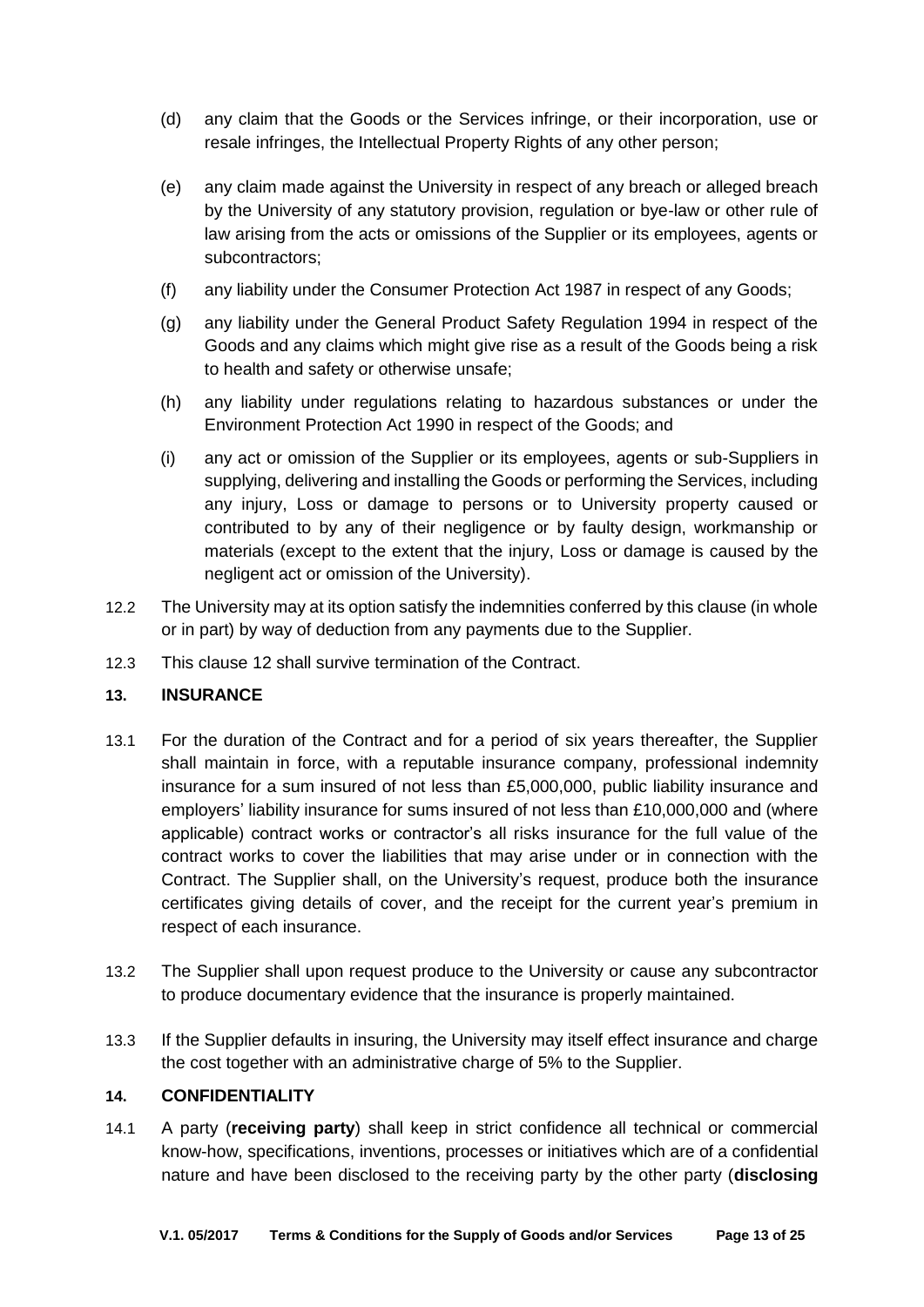**party**), its employees, agents or subcontractors, and any other Confidential Information concerning the disclosing party's business, its products and services which the receiving party may obtain. The receiving party shall only disclose such Confidential Information to those of its employees, agents and subcontractors who need to know it for the purpose of discharging the receiving party's obligations under the Contract, and shall ensure that such employees, agents and subcontractors comply with the obligations set out in this clause as though they were a party to the Contract. The receiving party may also disclose such of the disclosing party's Confidential Information as is required to be disclosed by law, any governmental or regulatory authority or by a court of competent jurisdiction.

- 14.2 No media release, public announcement, disclosure, statement or advertisement may be made by the Supplier or the Supplier's employees or agents relating to the Contract or its subject matter, including but not limited to promotional or marketing material, (but excluding any announcement intended solely for internal distribution by the parties or any disclosure required by legal, accounting or regulatory requirements) without the prior written approval of the University.
- 14.3 The provisions of this clause shall apply during the continuance of the Contract and after its termination howsoever arising and are subject to the provisions of clause 22.

### **15. TERMINATION**

- 15.1 Without limiting its other rights or remedies, the University may terminate the Contract:
- (a) in respect of the supply of Services, by giving the Supplier one month's written notice; and
- (b) in respect of the supply of Goods, in whole or in part at any time before delivery with immediate effect by giving written notice to the Supplier, whereupon the Supplier shall discontinue all work on the Contract. The University shall pay the Supplier fair and reasonable compensation for any work in progress on the Goods at the time of termination, but such compensation shall not include loss of anticipated profits or any consequential loss.
- <span id="page-13-0"></span>15.2 Without limiting its other rights or remedies, the University may terminate the Contract with immediate effect by giving written notice to the Supplier if:
	- (a) the Supplier commits a material breach of the terms of the Contract and (if such a breach is remediable) fails to remedy that breach within fourteen (14) days of receipt of notice in writing to do so;
	- (b) the Supplier commits more than one breach of any of its obligations under the Contract and the cumulative effect of such breaches is such that the University believes that the Supplier will continue to deliver a sub-standard performance over the period of not less than one (1) month immediately after such breach;
	- (c) the Supplier fails to make progress with delivery of any Goods and/or Services ordered so as to jeopardise the purpose for which the Goods and/or Services are to be supplied;
	- (d) the Supplier suspends, or threatens to suspend, payment of its debts or is unable to pay its debts as they fall due or admits inability to pay its debts or (being a company or limited liability partnership) is deemed unable to pay its debts within the meaning of section 123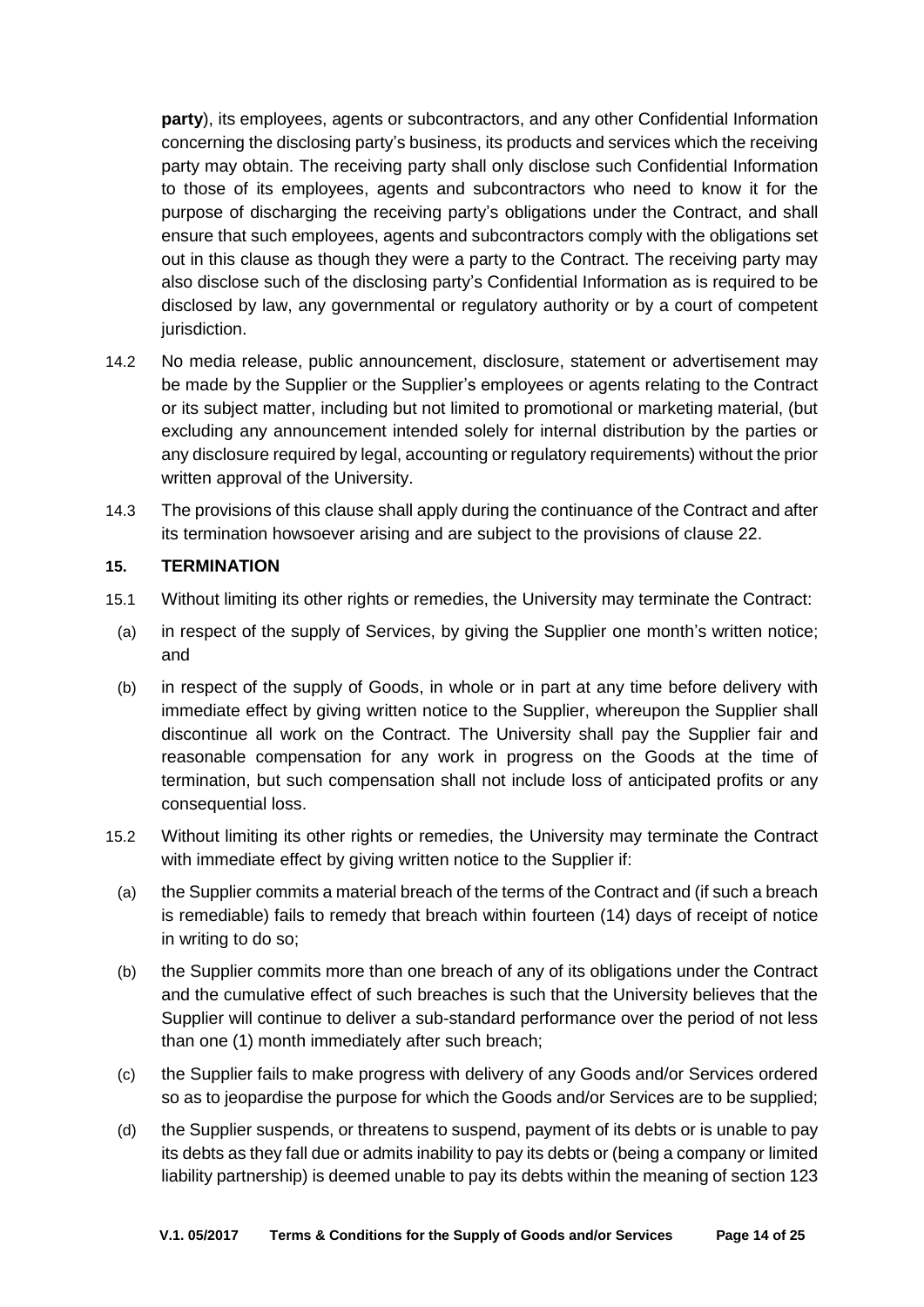of the Insolvency Act 1986 or (being an individual) is deemed either unable to pay its debts or as having no reasonable prospect of so doing, in either case, within the meaning of section 268 of the Insolvency Act 1986 or (being a partnership) has any partner to whom any of the foregoing apply;

- (e) the Supplier commences negotiations with all or any class of its creditors with a view to rescheduling any of its debts, or makes a proposal for or enters into any compromise or arrangement with its creditors [other than (where a company) for the sole purpose of a scheme for a solvent amalgamation of the Supplier with one or more other companies or the solvent reconstruction of the Supplier;
- (f) a petition is filed, a notice is given, a resolution is passed, or an order is made, for or in connection with the winding up of the Supplier (being a company) other than for the sole purpose of a scheme for a solvent amalgamation of the Supplier with one or more other companies or the solvent reconstruction of the Supplier;
- (g) the Supplier (being an individual) is the subject of a bankruptcy petition or order;
- (h) a creditor or encumbrancer of the Supplier attaches or takes possession of, or a distress, execution, sequestration or other such process is levied or enforced on or sued against, the whole or any part of its assets and such attachment or process is not discharged within fourteen (14) days;
- (i) an application is made to court, or an order is made, for the appointment of an administrator or if a notice of intention to appoint an administrator is given or if an administrator is appointed over the Supplier (being a company);
- (j) the holder of a floating charge over the assets of the Supplier (being a company) has become entitled to appoint or has appointed an administrative receiver;
- <span id="page-14-0"></span>(k) a person becomes entitled to appoint a receiver over the assets of the Supplier or a receiver is appointed over the assets of the Supplier;
- (l) any event occurs, or proceeding is taken, with respect to the Supplier in any jurisdiction to which it is subject that has an effect equivalent or similar to any of the events mentioned in clause [15.2\(d\)](#page-13-0) to clause [15.2\(k\)](#page-14-0) (inclusive);
- (m) the Supplier suspends or ceases, or threatens to suspend, or cease, to carry on all or a substantial part of its business; or
- (n) the Supplier (being an individual) dies or, by reason of illness or incapacity (whether mental or physical), is incapable of managing his own affairs or becomes a patient under any mental health legislation.
- 15.3 Termination of the Contract, however arising, shall not affect any of the parties' rights and remedies that have accrued as at termination.
- 15.4 Clauses which expressly or by implication survive termination of the Contract shall continue in full force and effect.

### **16. CONSEQUENCES OF TERMINATION**

On termination of the Contract for any reason, the Supplier shall immediately deliver to the University all Deliverables whether or not then complete, and return all University Materials in good condition and repair. If the Supplier fails to do so, then the University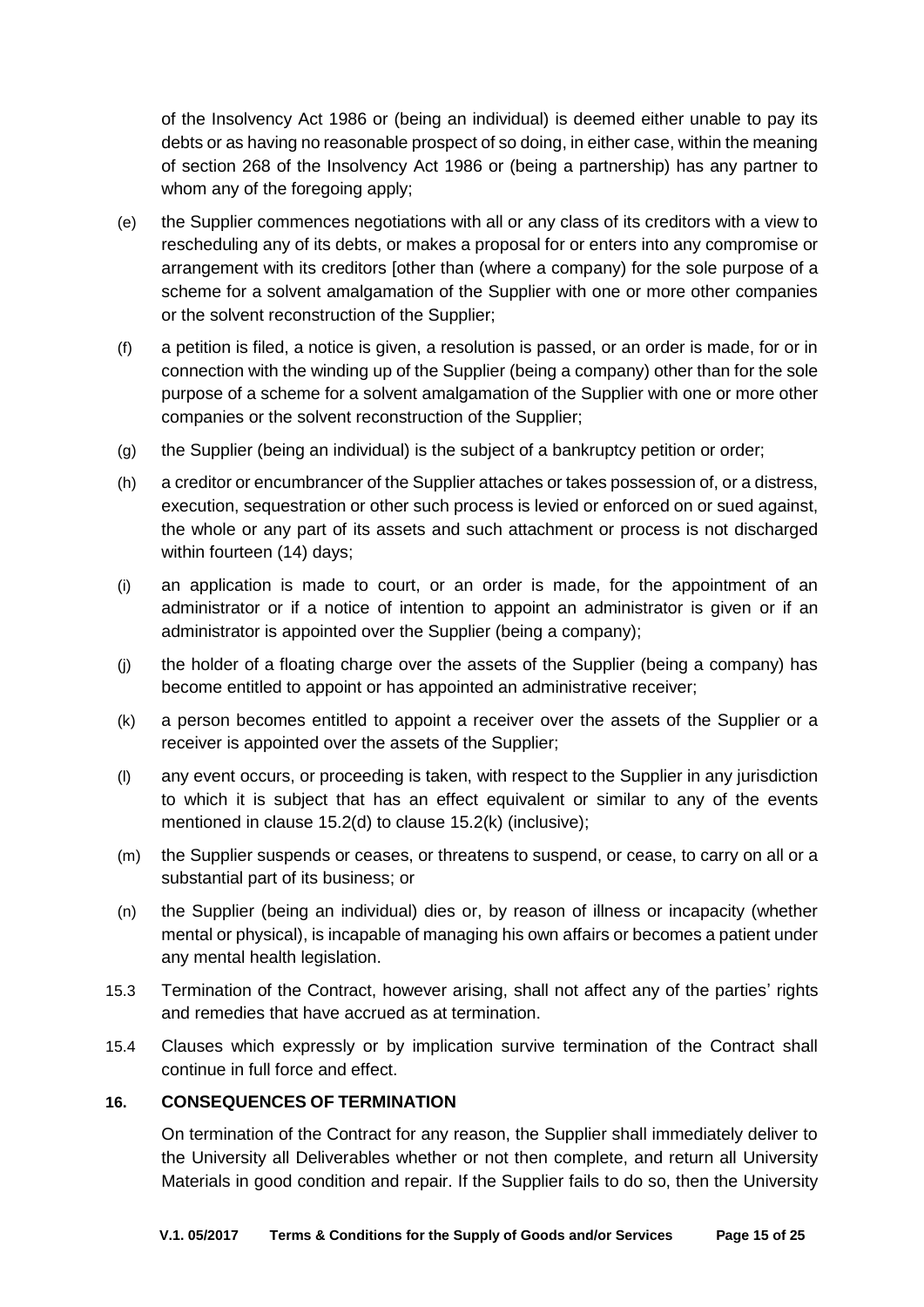may enter the Supplier's premises and take possession of them. Until they have been returned or delivered, the Supplier shall be solely responsible for their safe keeping and will not use them for any purpose not connected with the Contract.

## **17. FORCE MAJEURE**

- 17.1 Subject to the following provisions of this clause, the Supplier shall not be in breach of the Contract nor liable for delay in performing, or failure to perform, any of its obligations under it if such a delay or failure result from an event, circumstances or cause beyond the Supplier's reasonable control (**Force Majeure Event**).
- 17.2 Where the Supplier is prevented or delayed in the performance of its obligations under the Contract by a Force Majeure Event, the Supplier shall as soon as reasonably practicable give notice in writing to the University specifying the nature and extent of the circumstances giving rise to its failure to perform or any anticipated delay in performance of its obligations.
- 17.3 Subject to service of such notice, the Supplier where affected by such circumstances shall have no liability for its failure to perform or for any delay in performance of its obligations affected by the Force Majeure Event only for so long as such circumstances continue.
- 17.4 The Supplier shall notify the University in writing as soon as the consequences of the Force Majeure Event have ceased and of when performance of its affected obligations can be resumed.
- 17.5 The Supplier shall use all reasonable endeavours to mitigate the effect of a Force Majeure Event on the performance of its obligations under the Contract and to resume performance of its obligations as soon as practicable.
- 17.6 Where the Force Majeure Event affects the Supplier's ability to perform part of its obligations under the Contract the Supplier shall fulfil all such obligations that are not so affected and shall not be relieved from its liability to do so.
- 17.7 If a Force Majeure Event prevents, hinders or delays the Supplier's performance of its obligations for a continuous period of thirty (30) Business Days or more, the University may terminate the Contract immediately by giving written notice to the Supplier.

### **18. SUPPLIER'S STATUS**

- 18.1 The relationship of the Supplier to the University will be that of independent contractor and nothing in the Contract shall render the Supplier an employee, worker, agent or partner of the University and the Supplier shall not hold itself out as such.
- 18.2 The Supplier shall be fully and solely responsible for and shall indemnify the University from and in respect of any income tax, national insurance and social security contributions and any other liability, deduction, contribution, assessment, claim or tax arising from or made in connection with the performance of the Contract, where the recovery is not prohibited by law. The Supplier shall further indemnify the University against all reasonable costs, expenses and any penalty, fine or interest incurred or payable by the University in connection with or in consequence of any such liability, deduction, contribution, assessment or claim.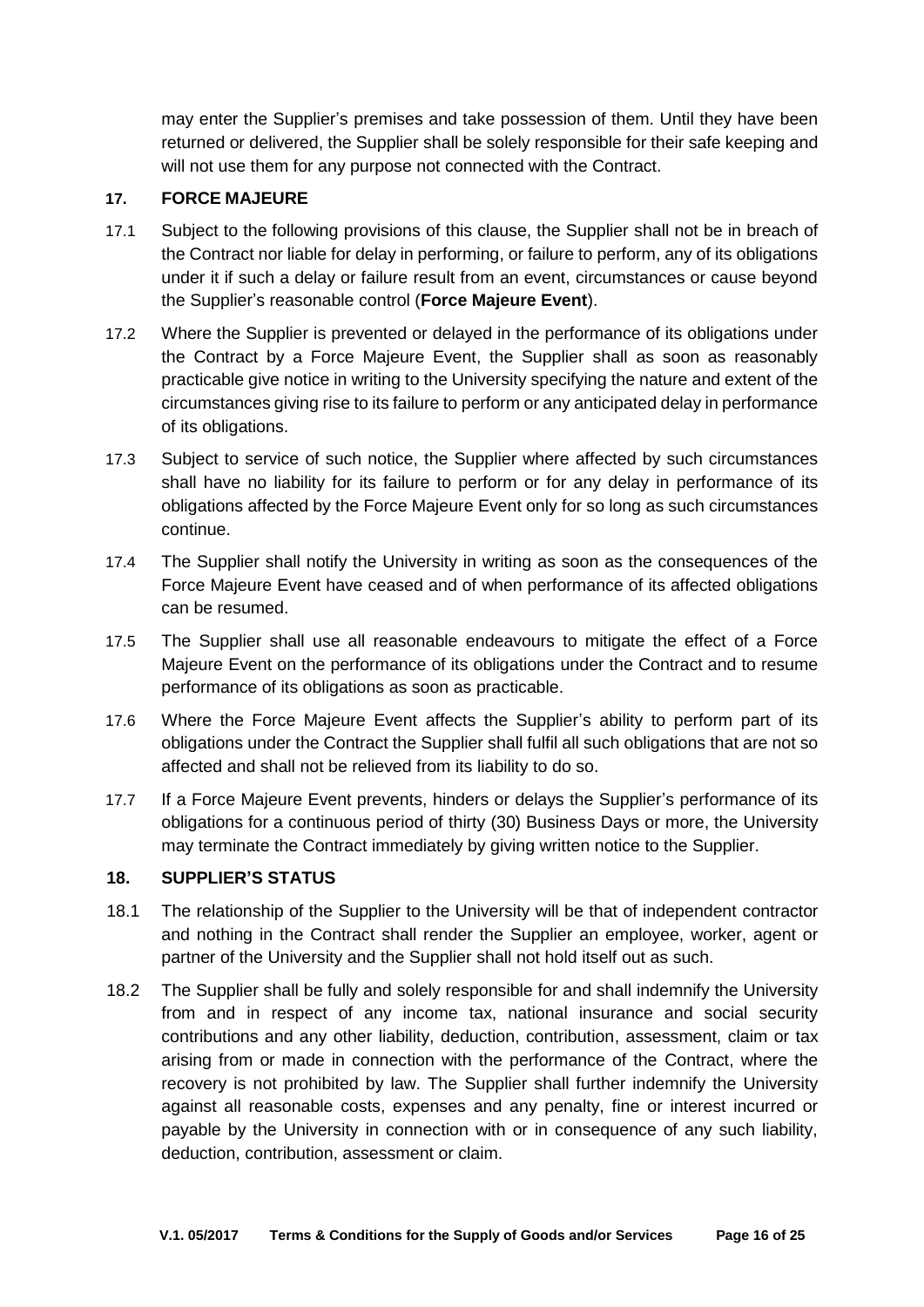18.3 Without prejudice to clause 20.1 the Supplier shall be fully responsible for and shall indemnify the University from and in respect of any Loss or other liability arising out of or in connection with the performance of the Contract from any employment-related claim or any claim based on worker status brought against the University by the Supplier or by any person who is or has been an employee, worker, agent or contractor of the Supplier.

### **19. RE-TENDERING AND HANDOVER**

- 19.1 During the currency of the Contract the Supplier shall provide to the University any information the University may reasonably require relating to any individual employed, assigned or engaged in providing the Services under the Contract to the extent permitted by law.
- 19.2 Without prejudice to the generality of clause 19.1, within twenty-one (21) days of being so requested by the University, the Supplier shall provide and thereafter keep updated, in a fully indexed and catalogued format, all the information necessary to enable the University to issue invitations to offer for the future provision of the Services, including but not limited to all employee liability information identified in Regulation 11 of TUPE.
- 19.3 Where, in the opinion of the University, TUPE is likely to apply on the termination or expiration of the Contract, the information to be provided by the Supplier under clause 19.2 shall include, as applicable, accurate information relating to the employees who would be transferred under the same terms of employment under TUPE, including:
	- (a) the number of employees who would be transferred, including their names;
	- (b) in respect of each of those employees, their dates of birth, sex, salary, length of service, hours of work and rates, and any other factors affecting redundancy entitlement, any specific terms applicable to those employees individually and any outstanding claims arising from their employment;
	- (c) the general terms and conditions applicable to those employees, including probationary periods, retirement age, periods of notice, current pay agreements and structures, special pay allowances, working hours, entitlement to annual leave, sick leave, maternity and special leave, injury benefit, redundancy rights, terms of mobility, any loan or leasing agreements, and any other relevant collective agreements, facility time arrangements, additional employment benefits and any other particulars of employment that an employer is obliged to give to an employee pursuant to Section 1 of the Employment Rights Act 1996;
	- (d) information of any disciplinary or grievance procedure taken against or by an employee within the previous two years;
	- (e) information of any court or tribunal case, claim or action brought by an employee against the Supplier within the previous two years and any information that the Supplier has reasonable grounds to believe that an employee may bring any court or tribunal case, claim or action against the University or any Supplier engaged to replace the Supplier or any sub-Supplier of the Supplier (**Replacement Contractor**) arising out of the employee's employment with the Supplier.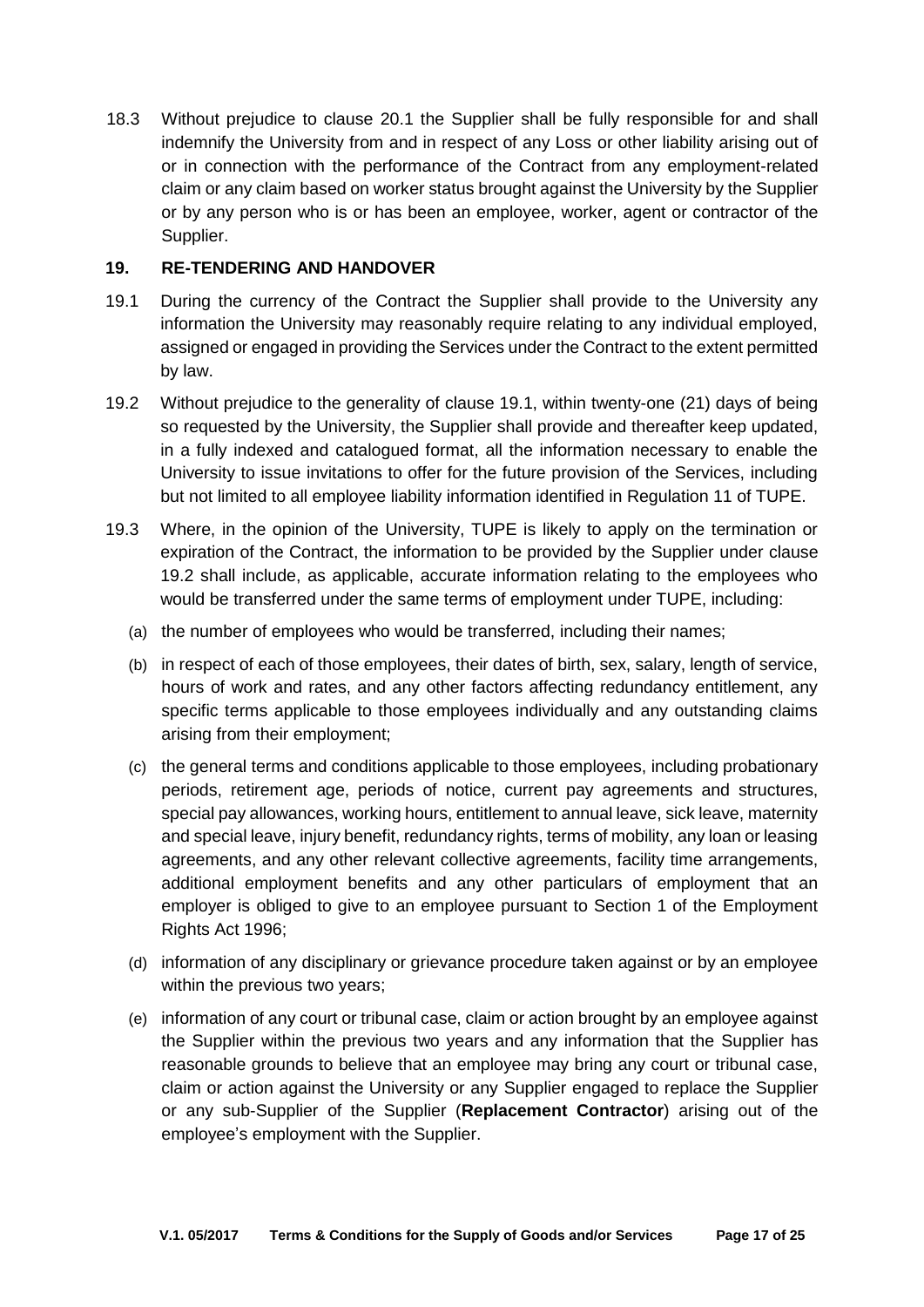- 19.4 The University shall take all necessary precautions to ensure that the information referred to in clause 19.2 is given only to Replacement Contractors who have qualified to offer for the future provision of services. The University shall require that such Replacement Contractors shall treat such information in confidence, that they shall not communicate it except to such persons within their organisation and to such extent as may be necessary for the purpose of preparing a response to an invitation to offer issued by the University and that they shall not use it for any other purpose.
- 19.5 The Supplier shall indemnify the University against any claim made against the University at any time by any person in respect of any liability incurred by the University arising from any deficiency or inaccuracy in information which the Supplier is required to provide under clause 19.3.
- 19.6 The Supplier shall allow access to the Sites, in the presence of a representative of the University, to any person representing any Replacement Contractor whom the University has selected to offer for the future provision of services. For the purpose of such access, where the Site is on the Supplier's premises, the University shall give the Supplier seven (7) days' notice of a proposed visit together with a list showing the names of all persons who will be attending those premises. All persons who attend the Supplier's premises for the purposes of this clause 19.6 shall comply with the Supplier's security procedures, subject to such compliance not being in conflict with the objective of the visit.
- 19.7 The Supplier shall co-operate fully with the University during any handover arising from the completion or earlier termination of the Contract. This co-operation, during the setting-up operations period of the Replacement Contractor, shall extend to allowing full access to, and providing copies of all documents, reports, summaries and other information necessary to achieve an effective transition without disruption to routine operational requirements.
- 19.8 Within ten (10) Business Days of being so requested by the University, the Supplier shall transfer to the University, or any person designated by the University, free of charge, all computerised filing, recordings, documentation, planning and drawings held on software and utilised in the provision of the Services. The transfer shall be made in a fully indexed and catalogued disk format to operate on any proprietary software package identical to that used by the University.

## **20. TUPE**

- 20.1 The Supplier shall indemnify and keep indemnified the University against any Loss incurred by the University connected with or arising from:
	- (a) any claim or proceedings by any trade union, elected employee representative, staff association, or employee made against the University in respect of any or all employees of the Supplier and which arises from or is connected with any failure by the Supplier to comply with its legal obligations in relation thereto whether under Section 188 of the Trade Union and Labour Relations (Consolidation) Act 1992 or Regulations 11, 13 and/or 14 of TUPE;
	- (b) the contract of employment or any policy applicable to, or any collective agreement in respect of any person at any time employed by (or engaged as a consultant by) the Supplier made against the University at any time for breach of such contract, policy or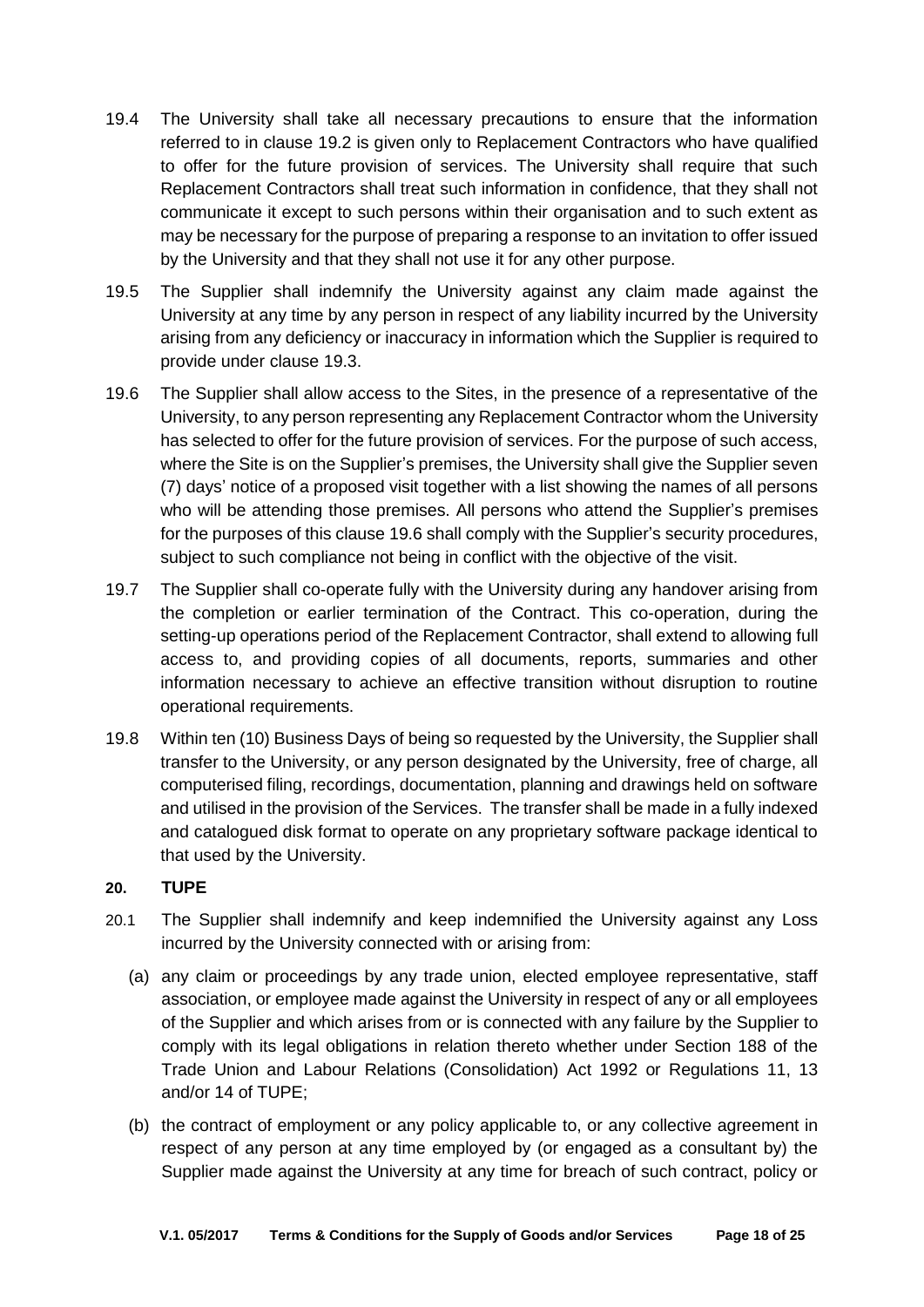any such collective agreement, including but not limited to any claims relating to pay, unfair dismissal, statutory or contractual redundancy pay, discrimination on grounds of sex, gender reassignment, race, disability, religion or belief, sexual orientation, age, pregnancy or maternity, marriage or civil partnership, equal pay, unlawful deductions, loss of earnings, industrial or personal injury or otherwise and which results from any act, fault or omission of the Supplier while such person was employed by the Supplier;

- (c) any change or proposed change to the terms and conditions of employment of any Employees where such change is or is proposed to be effected following the transfer of any such person pursuant to the Contract and in respect of any Loss incurred by the University arising from the employment or proposed employment of any such Employee otherwise than on terms the same as those enjoyed by any such person immediately prior to such transfer.
- 20.2 The Supplier shall, if so requested by the University and to the extent permitted by law, within twenty (20) Business Days of the earliest of:
	- (a) receipt of a notification from the University of any change or intended change in the identity of the provider of the whole or any part of the Services subsequent to the commencement of the Contract, whether as a result of termination or expiry of the Contract (or any part thereof) or otherwise resulting in a transfer of the Services in whole or in part;
	- (b) receipt of the giving of notice of early termination of the Contract or any part thereof; or
	- (c) the date which is 12 months before the expiry of the Contract (if an expiry date has been agreed between the University and the Supplier)

and, in any event, on receipt of a written request from the University at any time, supply to the University or any person designated by the University, all information required by the University as to the terms and conditions of employment and employment history of any employees (including all employee liability information identified in Regulation 11 of TUPE) then assigned by the Supplier to the provision of the Services and shall warrant the accuracy of such information and shall update such information when requested by the University. This obligation shall be a continuing obligation up to and including the date of any transfer by operation of TUPE.

20.3 Except with the prior written consent of the University, the Supplier agrees that it shall not from the date of the earliest event referred to in clause 20.2, assign any person to the provision of the Services who is not listed in the information provided pursuant to clause 20.2, vary any terms and conditions of employment of any employee or any policy or collective agreement applicable to any employee then assigned by the Supplier to the provision of the Services (provided always that this provision shall not affect the right of the Supplier to give effect to any pre-existing contractual obligation to any such employee) or remove or replace any particular employee so assigned (unless requested by such employee or upon the resignation of such employee in which case the Supplier may replace such person with another person of similar skills, qualifications and experience).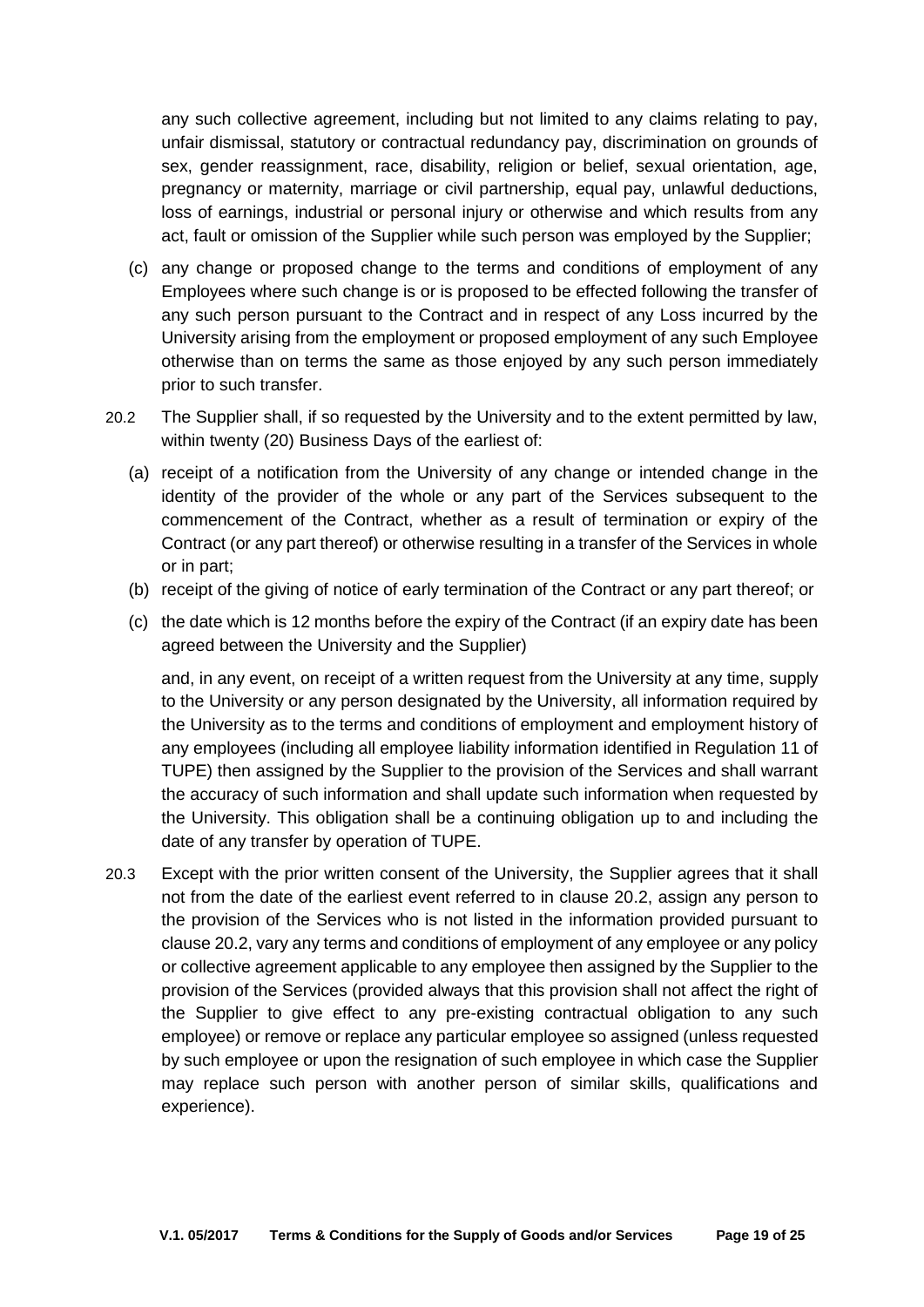### **21. DATA PROTECTION**

- 21.1 The Supplier shall ensure compliance with the requirements of the Data Protection Act 1998 (and any statutory modification or re-enactment thereof from time to time in force) (the '**DPA**') in respect of any information supplied to the Supplier by the University. The Supplier and the University acknowledge that for the purposes of the DPA, the University is the Data Controller and the Supplier is the Data Processor of any Personal Data (as defined under the DPA).
- 21.2 The Supplier agrees to comply, and procure that its employees, representatives and agents comply, at all times with the University's data protection and data security policies in force from time to time and as notified by the University to the Supplier. The Supplier shall process the Personal Data only to the extent, and in such a manner, as is necessary for the purposes of complying with its obligations under the Contract and in accordance with the University's instructions from time to time, shall not process the Personal Data for any other purpose, shall not disclose the Personal Data to any Data Subject or to a third party other than at the request of the University or as provided for in the Contract and shall not transfer the Personal Data outside the European Economic Area without the prior written consent of the University.
- 21.3 The Supplier will keep a record of any processing of Personal Data it carries out on behalf of the University. The Supplier shall promptly comply with any request from the University requiring the Supplier to amend, transfer or delete the Personal Data. If the Supplier receives any complaint, notice or communication which relates directly or indirectly to the processing of the Personal Data or to either party's compliance with the DPA and the data protection principles set out therein, it shall immediately notify the University and it shall provide the University with full co-operation and assistance in relation to any such complaint, notice or communication. At the University's request, the Supplier shall provide to the University a copy of all Personal Data held by it in the format and on the media reasonably specified by the University. The Supplier shall promptly inform the University if any Personal Data is lost or destroyed or becomes damaged, corrupted, or unusable. The Supplier will restore such Personal Data at its own expense.

### **22. FREEDOM OF INFORMATION**

- 22.1 The Supplier acknowledges that to the extent that the University is subject to the Freedom of Information Act 2000, all regulations and guidance made under it and the Environmental Information Regulations 2004 ("FOI Legislation") the Supplier agrees:
- (a) to assist and co-operate with the University to enable the University to comply with its obligations under the FOI Legislation; and
- (b) that the University may be obliged under the FOI Legislation to disclose information without consulting or obtaining consent from the Supplier and, subject to the provisions of this clause 9, may ultimately at its discretion disclose such information.
- 22.2 Without prejudice to the generality of clause 22.1, the Supplier shall: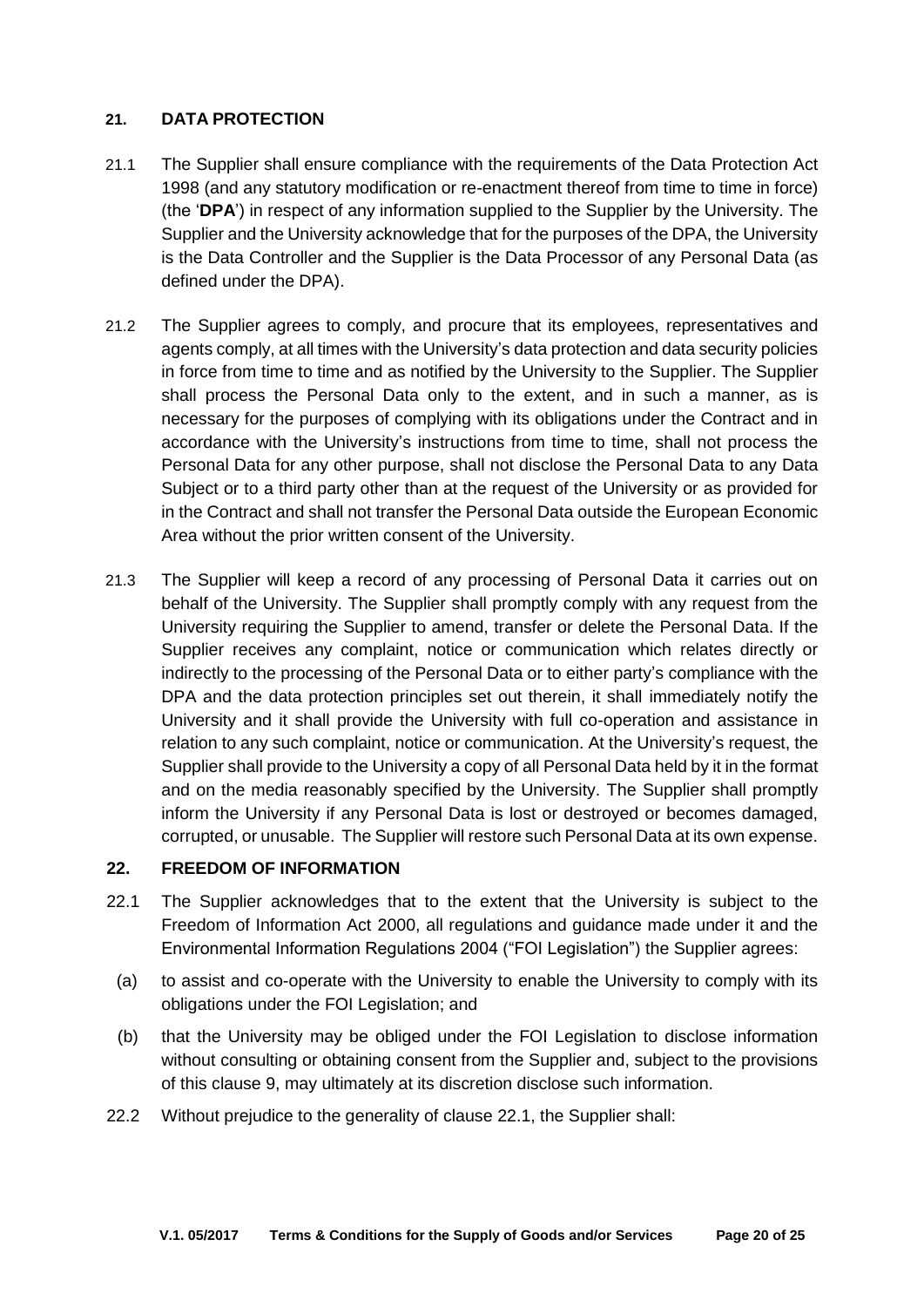- (a) transfer to the University each FOI Legislation information request relevant to the Contract that it may receive as soon as practicable and in any event within two (2) Business Days of receiving such information request; and
- (b) in relation to information held by the Supplier on behalf of the University, provide the University with details about and/or copies of all such information that the University requests and such details and/or copies shall be provided within five Business Days of a request from the University (or such other period as the University may reasonably specify) and in such forms as the University may reasonably specify.
- 22.3 The University shall be responsible for determining whether information is exempt information under the FOI Legislation and for determining which information will be disclosed in response to an information request in accordance with the FOI Legislation. The Supplier shall not itself respond to any person making an information request, save to acknowledge receipt, unless expressly authorised to do so by the University.

### **23. EQUALITY AND COUNTER-TERRORISM**

- 23.1 In performing its obligations under the Contract, the Supplier shall:
	- (a) have due regard to the need to promote equality and foster good relations between those who share a protected characteristic (as defined in the Equality Act 2010) and those who do not;
	- (b) comply with applicable provisions of the Equality Act 2010 and other relevant legislation and statutory codes of practice relating to equality;
	- (c) not unlawfully discriminate against any person, or subject any person to harassment or victimisation, because of a protected characteristic (as defined in the Equality Act 2010) or subject any person to harassment under the Protection from Harassment Act 1997;
	- (d) cooperate with the University to ensure that appropriate action is taken in respect of any breach or alleged breach of the foregoing provisions.
- 23.2 The Supplier shall give such reasonable assistance as the University may from time to time request to enable the University to comply with its statutory duty and policies under the Counter-Terrorism and Security Act 2015 to have due regard to the need to prevent people from being drawn into terrorism and extremism.

## **24. CONFLICTS OF INTEREST AND THE BRIBERY ACT 2010**

- 24.1 The Supplier shall take appropriate steps to ensure that neither the Supplier nor any Staff are placed in a position where, in the reasonable opinion of the University, there is or may be an actual conflict, or a potential conflict, between the pecuniary or personal interests of the Supplier and the duties owed to the University under the provisions of this Agreement. The Supplier will disclose to the University full particulars of any such conflict of interest which may arise.
- 24.2 The University reserves the right to terminate this Agreement immediately by notice in writing and/or to take such other steps it deems necessary where, in the reasonable opinion of the University, there is or may be an actual conflict, or a potential conflict, between the pecuniary or personal interests of the Supplier and the duties owed to the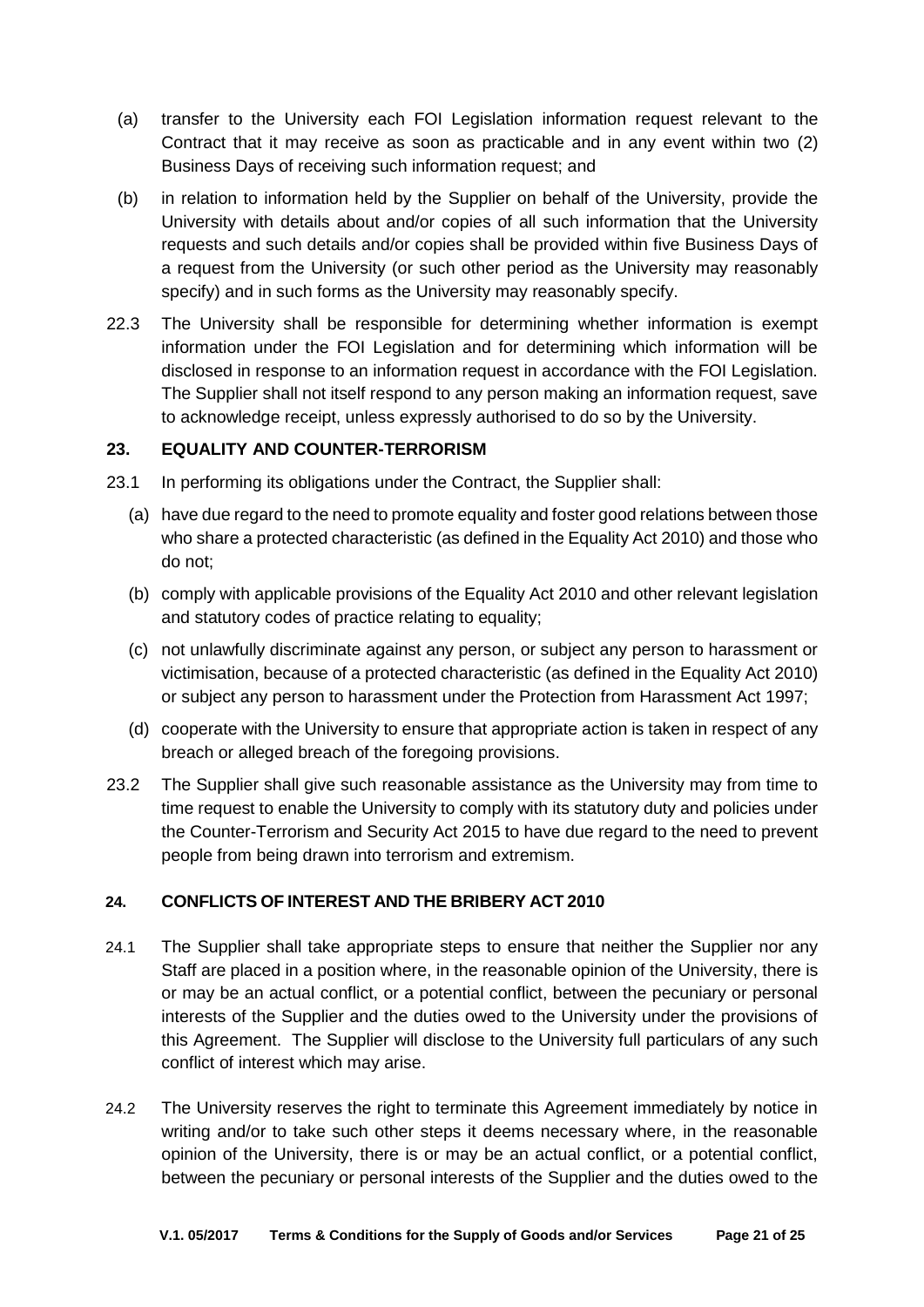University under the provisions of this Agreement. The actions of the University pursuant to this Clause shall not prejudice or affect any right of action or remedy which shall have accrued or shall subsequently accrue to the University.

- 24.3 The Supplier warrants and represents to the University:
- (a) that it has not committed any offence under the Bribery Act 2010 or done any of the following ('Prohibited Acts'):

(i) offered, given or agreed to give any officer or employee of the University any gift or consideration of any kind as an inducement or reward for doing or not doing or for having done or not having done any act in relation to the obtaining or performance of this or any other agreement with the University or for showing or not showing favour or disfavour to any person in relation to this or any other agreement with the University; or

(ii) in connection with the Contract paid or agreed to pay any commission other than a payment, particulars of which (including the terms and conditions of the agreement for its payment) have been disclosed in writing to the University;

and

- (b) it has in place adequate procedures to prevent bribery and corruption, as contemplated by section 7 of the Bribery Act 2010.
- 24.4 If the Supplier or its Staff (or anyone acting on its or their behalf) has done or does any of the Prohibited Acts or has committed or commits any offence under the Bribery Act 2010 with or without the knowledge of the Supplier in relation to the Contract or any other contract or arrangement with the University, the University shall be entitled:
	- (a) to terminate the Contract and recover from the Supplier the amount of any Loss resulting from the termination;
	- (b) to recover from the Supplier the amount or value of any gift, consideration or commission concerned; and/or
	- (c) to recover from the Supplier any other Loss or expense sustained in consequence of the carrying out of the Prohibited Act or the commission of the offence under the Bribery Act 2010.
- 24.5 Any termination under Clause 24.4 shall be without prejudice to any right or remedy that has already accrued, or subsequently accrues, to the University.

## **25. GENERAL**

## 25.1 **Assignment and other dealings.**

The Supplier shall not, assign, subcontract, novate, create a trust in, or in any other way dispose of the whole or any part of the Contract without the prior consent in writing of the University. If the Supplier subcontracts any of its obligations under the Contract, every act or omission of the subcontractor shall for the purposes of the Contract be deemed to be the act or omission of the Supplier and the Supplier shall be liable to the University as if such act or omission had been committed or omitted by the Supplier itself.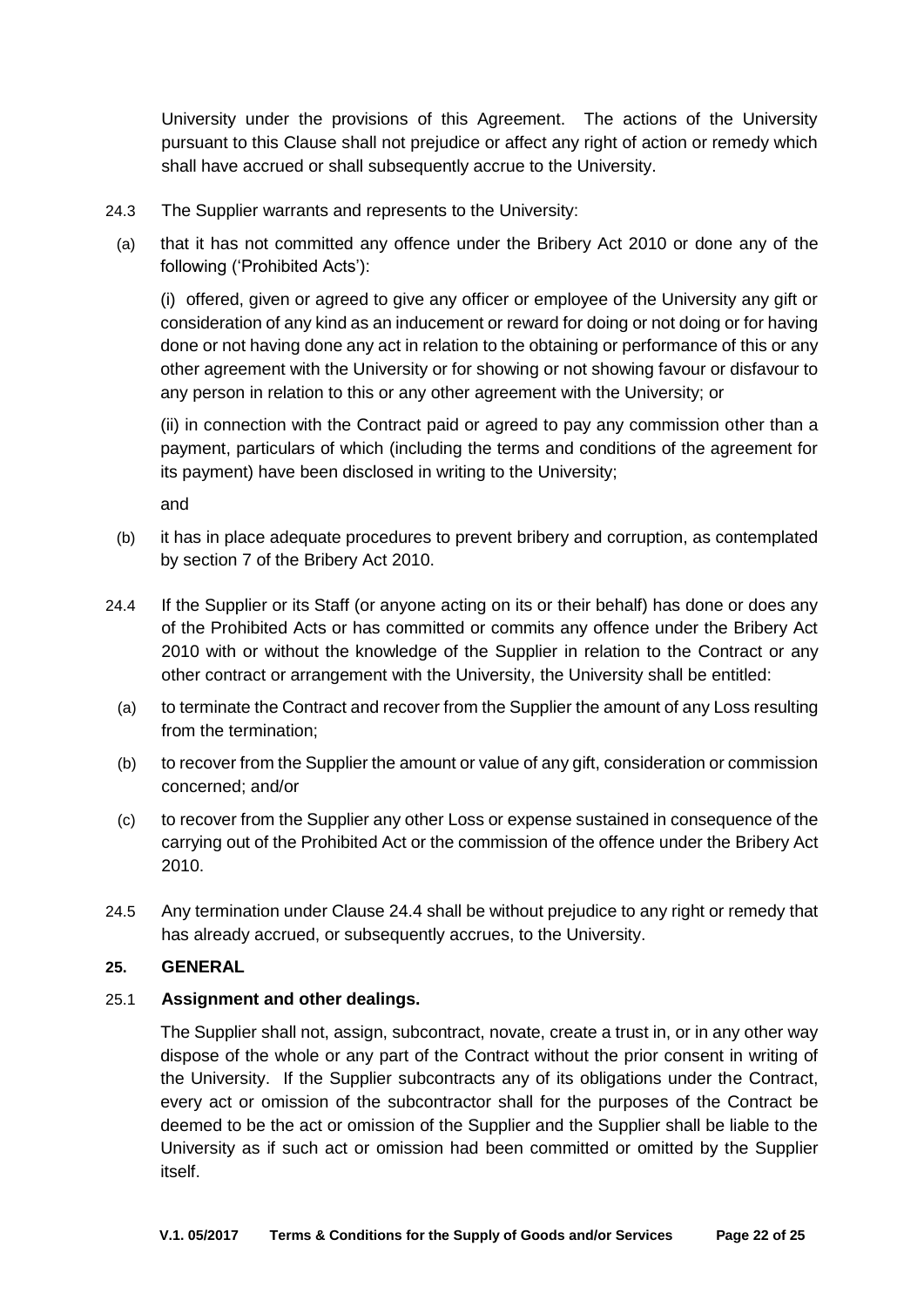- 25.2 Any authority given by the University for the Supplier to subcontract any of its obligations under the Contract shall not impose any duty on the University to enquire as to the competence of any authorised subcontractor. The Supplier shall ensure that any authorised subcontractor has the appropriate capability and capacity to perform the relevant obligations and that the obligations carried out by such subcontractor are fully in accordance with the Contract.
- 25.3 Where the Supplier enters into a subcontract in respect of any of its obligations under the Contract relating to the manufacture, supply, delivery or installation of or training in relation to the Goods or provision of the Services, the Supplier shall include provisions in each such subcontract, unless otherwise agreed with the University in writing, which:
	- (a) contain at least equivalent obligations as set out in the Contract in relation to such manufacture, supply, delivery or installation of or training in relation to the Goods or performance of the Services to the extent relevant to such subcontracting;
	- (b) contain at least equivalent obligations as set out in the Contract in respect of confidentiality, information security, data protection, Intellectual Property Rights, compliance with law and record keeping;
	- (c) contain a prohibition on the subcontractor subcontracting, assigning or novating any of its rights or obligations under such subcontract without the prior written approval of the University;
	- (d) contain a right for the University to take an assignment or novation of the subcontract (or part of it) upon expiry or earlier termination of the Contract; and
	- (e) require payment to be made of all sums due to the subcontractor from the Supplier within a specified period not exceeding thirty (30) days from receipt by the Supplier of a valid invoice.
- 25.4 The University may at any time transfer, assign, novate, subcontract or otherwise dispose of its rights and obligations under this Agreement or any part of this Agreement and the Supplier warrants that it will carry out all such reasonable further acts required to effect such transfer, assignment, novation, subcontracting or disposal.

### 25.5 **Notices.**

- <span id="page-22-0"></span>(a) Any notice or other communication given to a party under or in connection with the Contract shall be in writing, addressed to that party at its registered office (if it is a company) or its principal place of business (in any other case) or such other address as that party may have specified to the other party in writing in accordance with this clause, and shall be delivered personally, or sent by pre-paid first class post or other next working day delivery service, commercial courier, fax [or e-mail].
- (b) A notice or other communication shall be deemed to have been received: if delivered personally, when left at the address referred to in clause [25.5\(a\);](#page-22-0) if sent by pre-paid first class post or other next working day delivery service, at 12.00 pm on the second Business Day after posting; if delivered by commercial courier, on the date and at the time that the courier's delivery receipt is signed; or, if sent by fax or e-mail, at 12.00 pm on the Business Day after transmission.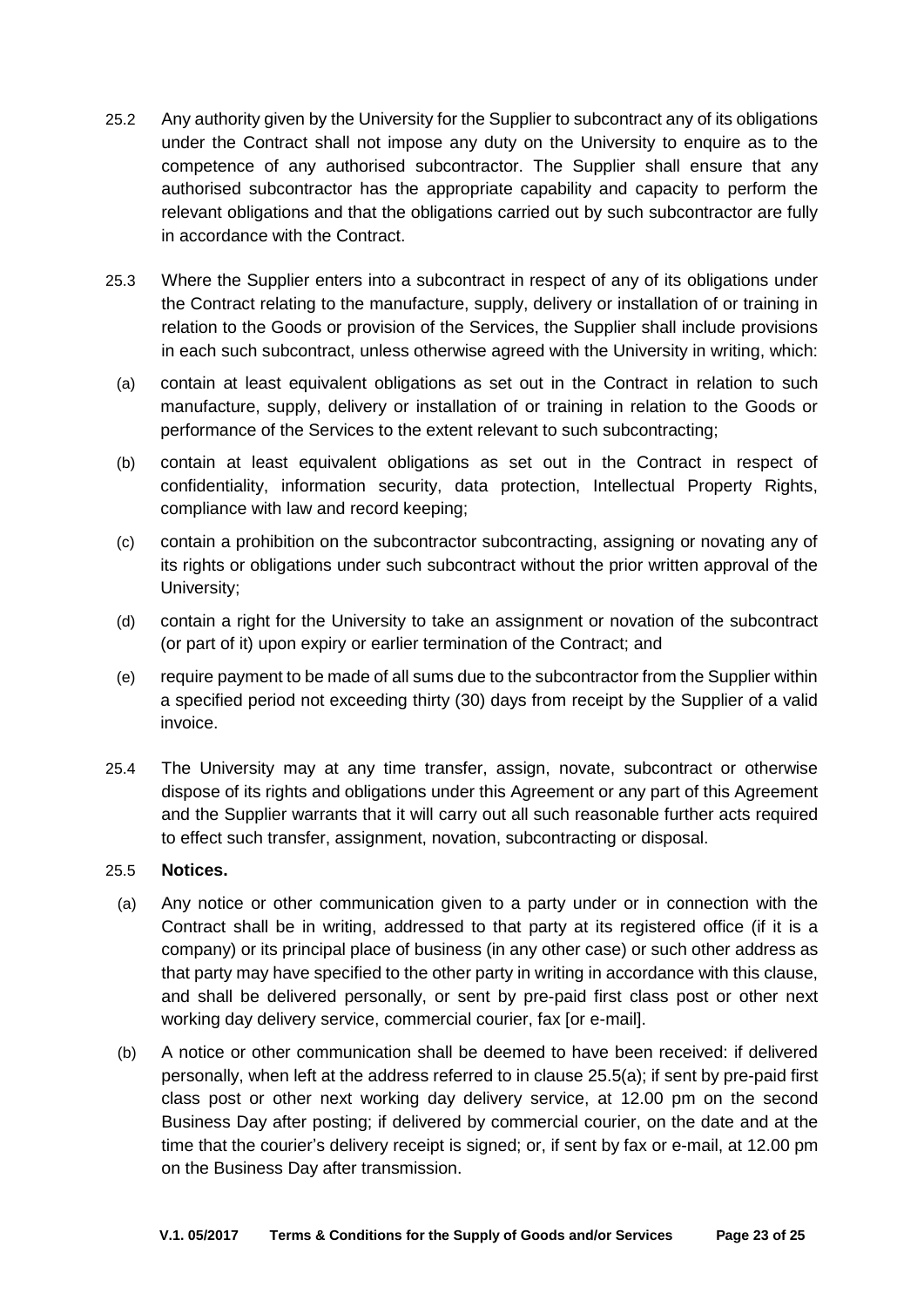- (c) The provisions of this clause shall not apply to the service of any proceedings or other documents in any legal action.
- 25.6 **Severance.** If any provision or part-provision of the Contract is or becomes invalid, illegal or unenforceable, it shall be deemed modified to the minimum extent necessary to make it valid, legal and enforceable. If such modification is not possible, the relevant provision or part-provision shall be deemed deleted. Any modification to or deletion of a provision or part-provision under this clause shall not affect the validity and enforceability of the rest of the Contract.
- 25.7 **Waiver.** A waiver of any right or remedy under the Contract or law is only effective if given in writing and shall not be deemed a waiver of any subsequent breach or default. No failure or delay by a party to exercise any right or remedy provided under the Contract or by law shall constitute a waiver of that or any other right or remedy, nor shall it prevent or restrict the further exercise of that or any other right or remedy. No single or partial exercise of such right or remedy shall prevent or restrict the further exercise of that or any other right or remedy.
- 25.8 **No partnership or agency.** Nothing in the Contract is intended to, or shall be deemed to, establish any partnership or joint venture between the parties, nor constitute either party the agent of the other for any purpose. Neither party shall have authority to act as agent for, or to bind, the other party in any way.
- 25.9 **Third parties.** A person who is not a party to the Contract shall not have any rights to enforce its terms.
- <span id="page-23-0"></span>25.10 **Variation.** The University may from time to time by notice to the Supplier vary the University's requirements in relation to the Goods and/or the Services. Such variations may include, but are not limited to additions, omissions, substitutions, alterations, changes in quality, form, character, kind, position, dimensions, level or line, and changes in any specified sequence method or timing of the Services.

If the Supplier considers that any directions of the University will then or later reduce or increase the Price, the Supplier shall promptly notify the University in writing giving details thereof.

Any adjustment to the Price shall be determined in accordance with the rates/prices specified in the Contract (if applicable). If the Contract shall not contain such rates/prices then reasonable rates/prices shall be agreed by the parties and the Supplier shall provide the University with whatever supporting evidence the University may reasonably require to enable such reasonable rates/prices to be determined.

If the University does not agree that its directions will reduce or increase the Price, or the rates/prices are not agreed between the University and the Supplier, the University shall notify the Supplier in writing of its reasons. Notwithstanding such disagreement the Supplier shall, unless otherwise notified by the University, carry out such variations without prejudice to any of its other rights under the Contract or at law.

The Supplier shall, when carrying out any such variations, be bound by the Contract.

Except as set out in these Conditions or in the Contract, no further variations of the Supplier, including the introduction of any additional terms and conditions, shall be effective unless it is agreed in writing and signed by the University.